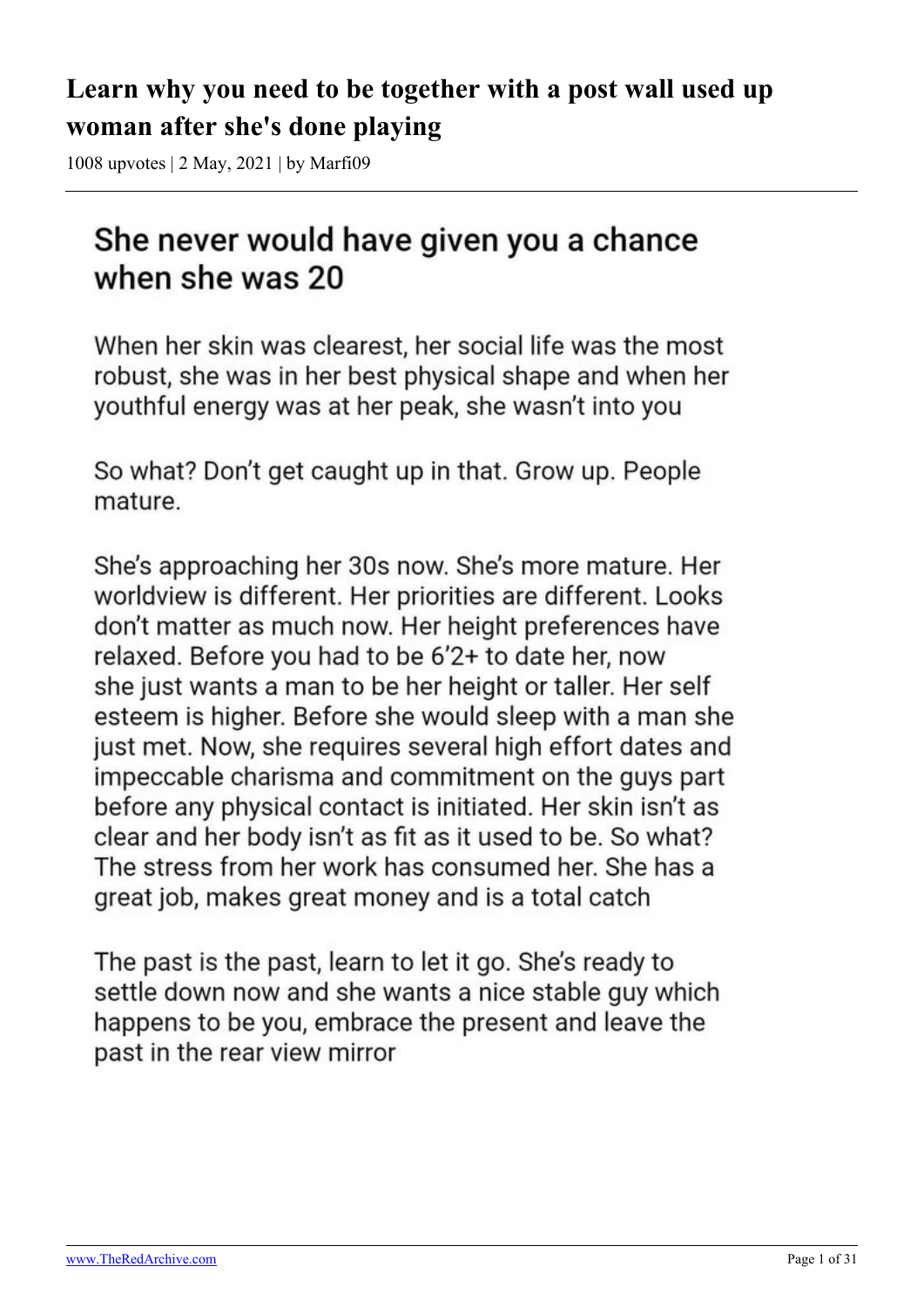

Archived from [theredarchive.com](https://theredarchive.com/r/WhereAreAllTheGoodMen/learn-why-you-need-to-be-together-with-a-post-wall.759625)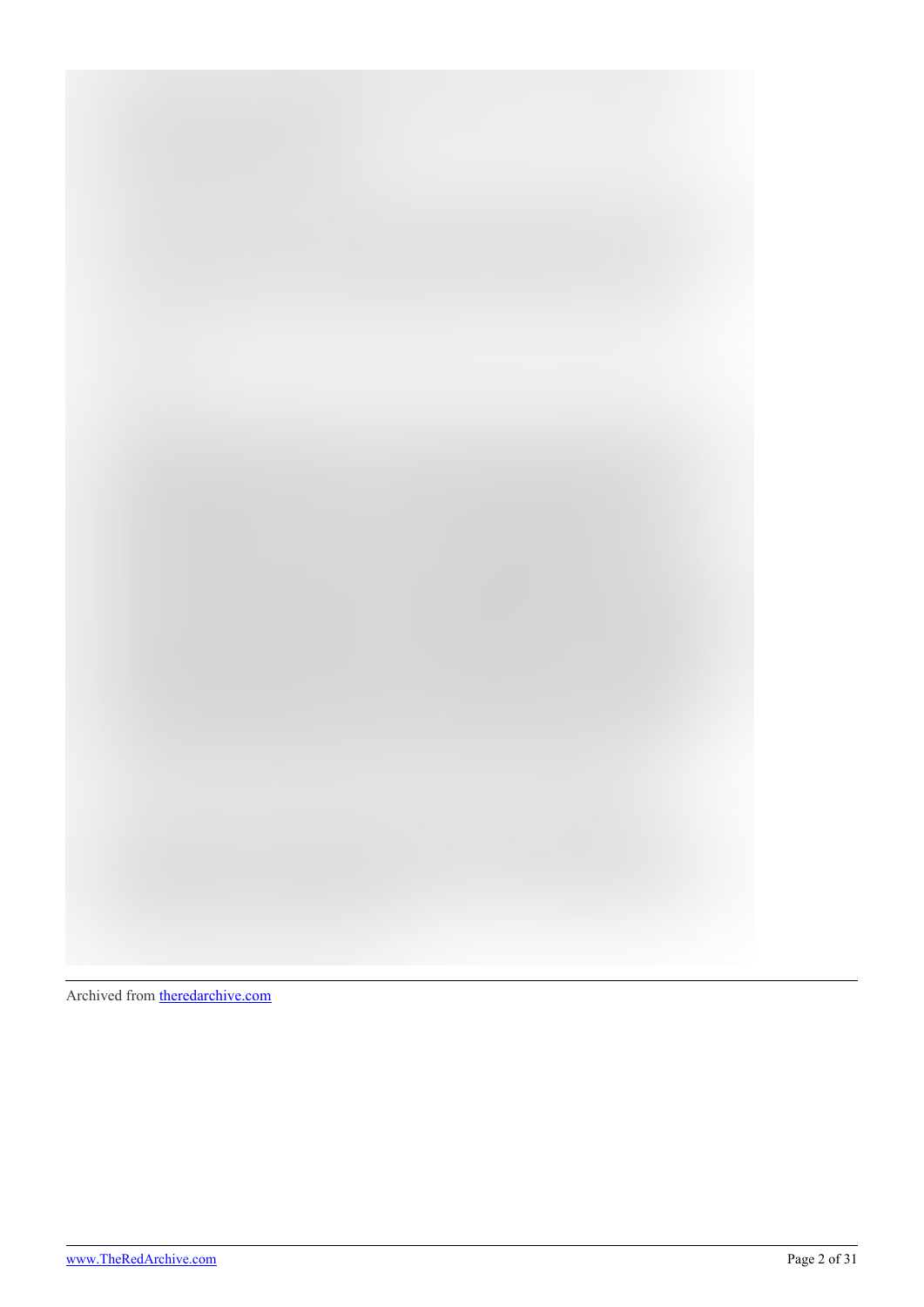# **Comments**

[moorekom](https://old.reddit.com/user/moorekom)[\[M](https://theredarchive.com/r/WhereAreAllTheGoodMen/about/moderators)] [score hidden] 2 May, 2021 02:33 PM stickied comment [Open hypergamy.](https://therationalmale.com/2014/08/07/open-hypergamy/)

[Joaquino7997](https://old.reddit.com/user/Joaquino7997) • 547 points • 2 May, 2021 10:00 AM

What the fuck is **this** shit??

Basically, let's tell men to accept the fact that she didn't want them in her prime and, even though she's busted, dusted and disgusted today; she wants those men whom she rejected *now* so go on and take her now.

How about we leave the message in this post in the "rear view mirror" and date younger women??

[Alarmed\\_Mechanic\\_403](https://old.reddit.com/user/Alarmed_Mechanic_403) • 204 points • 2 May, 2021 10:21 AM

"busted, dusted and disgusted"

Nice. That should be a common figure of speech.

[SeeBeyond1983](https://old.reddit.com/user/SeeBeyond1983) • 8 points • 4 May, 2021 09:26 AM

Broke busted disgusted and not to be trusted, heard that somewhere. Its a great figure of speech with dusted replacing the busted or and or lol

[GiftRecent](https://old.reddit.com/user/GiftRecent) • 5 points • 3 May, 2021 04:53 AM

What the actual fuck?

[shrinkshooter](https://old.reddit.com/user/shrinkshooter) • 134 points • 2 May, 2021 12:19 PM

What the fuck is this shit??

It's "Don't ever make decisions based on a woman's previous choices: The Post."

The more cynical side of me suspects this was made by someone as a subtle troll, because half of this is heavily unflattering in implication, but these days Poe's Law is a bitch.

[TheApricotCavalier](https://old.reddit.com/user/TheApricotCavalier) • 47 points • 2 May, 2021 06:33 PM

It is sarcasm, but its done well. He says the arguments clearly & rationally without injecting his own bias, so people can examine them. The obvious conclusion is 'fuck that'; but for a lot of blue pillers all theyll get is a mild headache

[NohoTwoPointOh](https://old.reddit.com/user/NohoTwoPointOh) • 24 points • 2 May, 2021 06:37 PM Blue pill division by zero

[42252252](https://old.reddit.com/user/42252252) • 11 points • 2 May, 2021 11:09 PM

Yeah it's well done. I have a definite weak spot for stuff like this that's obviously beyond the pale for any thinking creature. It's a good litmus test for whether or not the "en-pee-cee"s even try to think for themselves, or if they simply gauge their agreement on the emotional vibe of strung-together buzzwords.

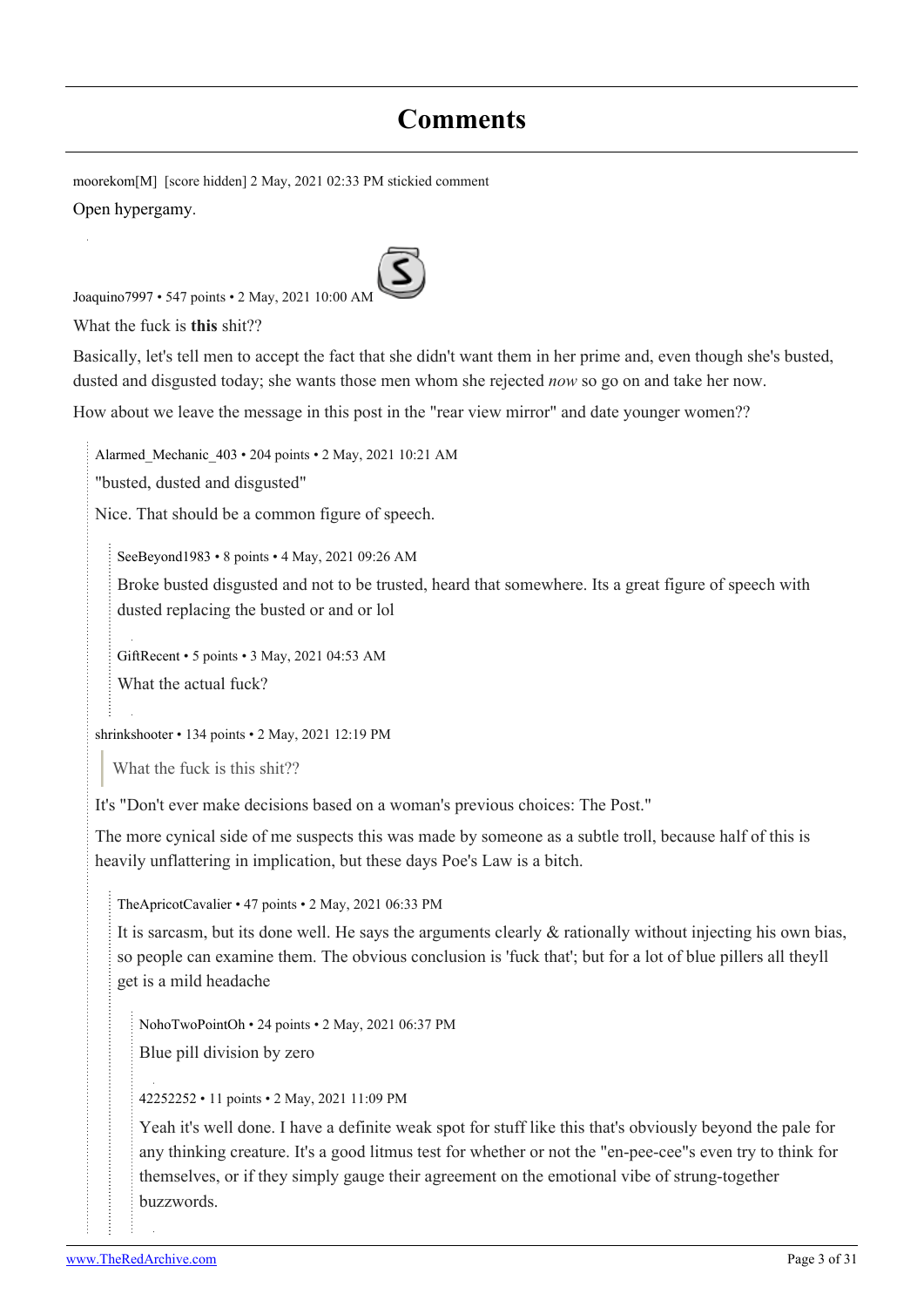```
ronoda12 • 36 points • 2 May, 2021 01:59 PM
The post was sarcasm I think
   nihilismMattersTmro • 15 points • 2 May, 2021 02:12 PM
   I unfortunately doubt it
      deon10 • 12 points • 2 May, 2021 10:43 PM
      It was
Magikarpmagikarp • 23 points • 2 May, 2021 11:16 AM
'just happened to be you'
loneliness-inc • 12 points • 2 May, 2021 05:42 PM
  What the fuck is this shit??
When you truly look in the REAR VIEW mirror, guess what you'll see?
You'll see the stuff that is expelled from the rear.
And you ask - what the fuck is this shit?
Do you even know where shit comes from? 
\BoxRaracath • 11 points • 2 May, 2021 09:48 PM
Yeah, kinda this crap bro...I prefer young women too over used up goods.
Griever114 • 5 points • 2 May, 2021 03:46 PM
Quote for fucking truth!
TheApricotCavalier • 3 points • 2 May, 2021 06:31 PM
LPT: Instead of forgiving people, do things they should forgive you for
DarkDoomDoom • 2 points • 2 May, 2021 03:24 PM
by the way it's formulate it's there to create reject : "no i don't want to be that guy fuck her"
Subwonderland • 1 point • 5 May, 2021 11:07 PM
I think this is satire. Has to be.
kynelly360 • 1 point • 30 June, 2021 11:17 AM
Like when little kids break the toy then be like here you can play with it now lmaoo. No fxck you!
```
Joh Ghurt • 470 points • 2 May, 2021 10:17 AM\*

You had no chance when you were 20.

You were dorky, a student, no car, little money.

Approaching 40 you're more mature, have a career, a stable income and more self-esteem because you already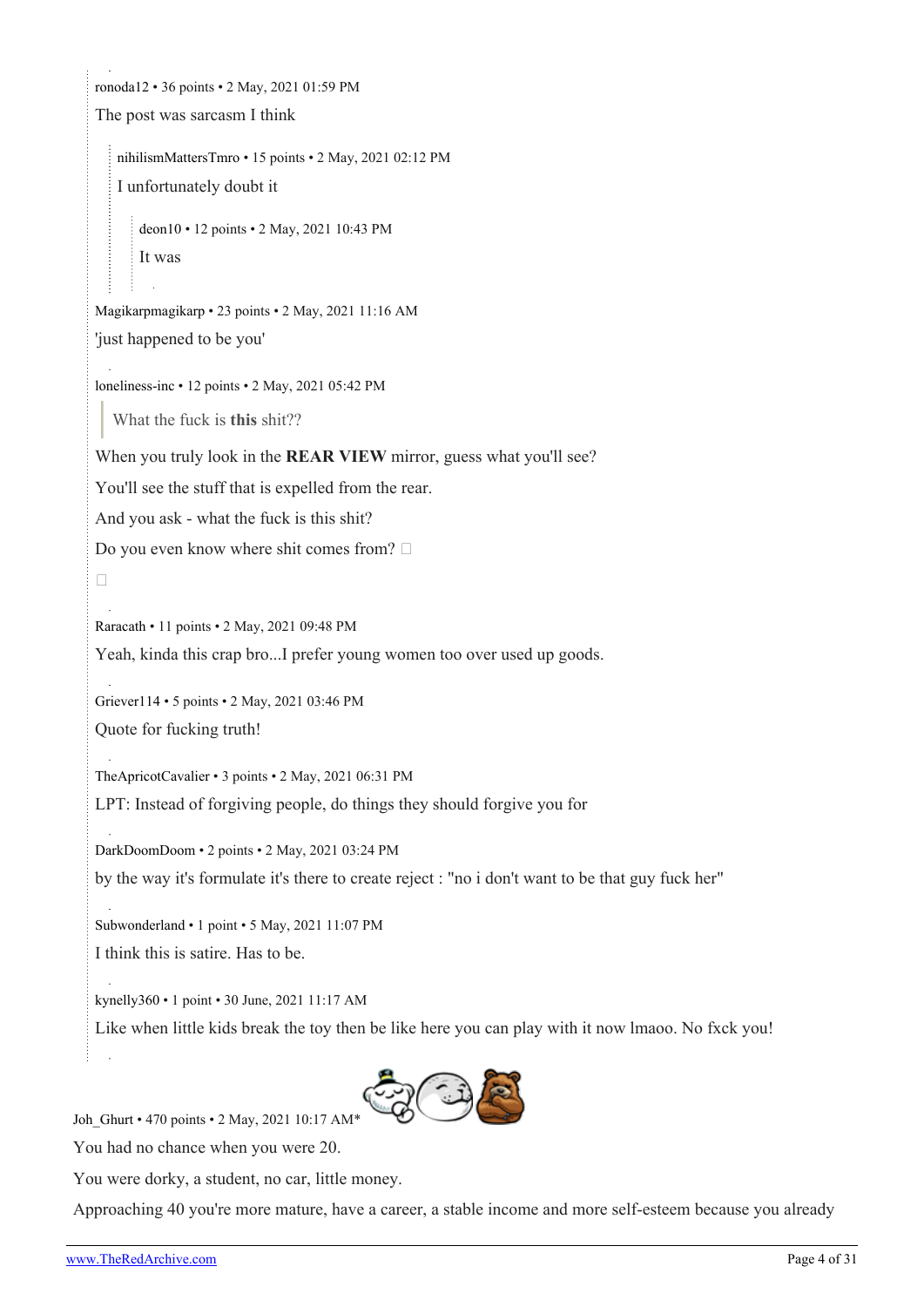achieve things in your life. Your worldview is different. You don't take shit any more as before, you waste less time on stupid games. You don't care as much what women require. You can afford a nice car and nice vacations. You became attractive to younger women.

The past is the past, it created the present. You're ready to settle now with a fresher, younger women interested in you and who respects you. Don't bother with those you weren't good enough before with an expired their sellby date. Embrace the present, leave past hags in the rear view mirror.

[SanTobi](https://old.reddit.com/user/SanTobi) • 69 points • 2 May, 2021 12:52 PM

Great stuff, wish i could upvote twice! :) This is the only reply to this bullshit.

[ronoda12](https://old.reddit.com/user/ronoda12) • 47 points • 2 May, 2021 02:01 PM

Absolutely. Walking away is a much better option than being with a post wall woman with more male DNA than you

[68w92](https://old.reddit.com/user/68w92) • 49 points • 2 May, 2021 08:16 PM

I'm almost 30 with no debt and no kids. I am living life on easy mode, My only problem is where do I want to travel to this year for a month. Women my age look busted when you catch them without makeup. Women over 25 have essentially become invisible since my income went up dramatically.

I would have loved to be married and gone through life in my early 20s. Now? Not at all.

[PMmeYourHopes-Dreams](https://old.reddit.com/user/PMmeYourHopes-Dreams) • 31 points • 2 May, 2021 10:02 PM

Yep, marriage looked good to me years ago. Now I'm in my 40s, no debt, investments, retiring next month, and I live overseas in a country filled with beautiful, feminine women. Life can get better dudes!

[68w92](https://old.reddit.com/user/68w92) • 15 points • 2 May, 2021 10:09 PM

That's my plan too, looking for a place in Latin America. The laws overseas don't screw men over as much as they do in the states.

[42252252](https://old.reddit.com/user/42252252) • 16 points • 2 May, 2021 11:14 PM

Going south from the US is awesome. It has it's own set of problems, but it's great living without laws and regulations suffocating every little move you make with fees, taxes, and intrusion. well, if you go to the poorer ones it's more lasseiz-faire, once you get the hang of it.

[Joh\\_Ghurt](https://old.reddit.com/user/Joh_Ghurt) • 11 points • 2 May, 2021 09:14 PM

Women my age look busted when you catch them without makeup.

You need to level up from scraping the bottom of the barrel. There are quite a few 30+ women that are well-maintained and no busted even without makeup. But you don't find them in the leftover section of your local supermarket.

[42252252](https://old.reddit.com/user/42252252) • 11 points • 2 May, 2021 11:12 PM

If that's what you're seeing, you're in a very special set of circumstances. The average is what, like 5'4" and 170 pounds? When I was in HS I thought 135 was getting husky.

If you're around money, or image, or media, then you may not see the average person. They are a bit skinnier if they have the income and free time to eat "healthier" and sign up for gym stuff. (I know, healthy isn't expensive, but many seem to think it's only doable when prepackaged and grossly inflated)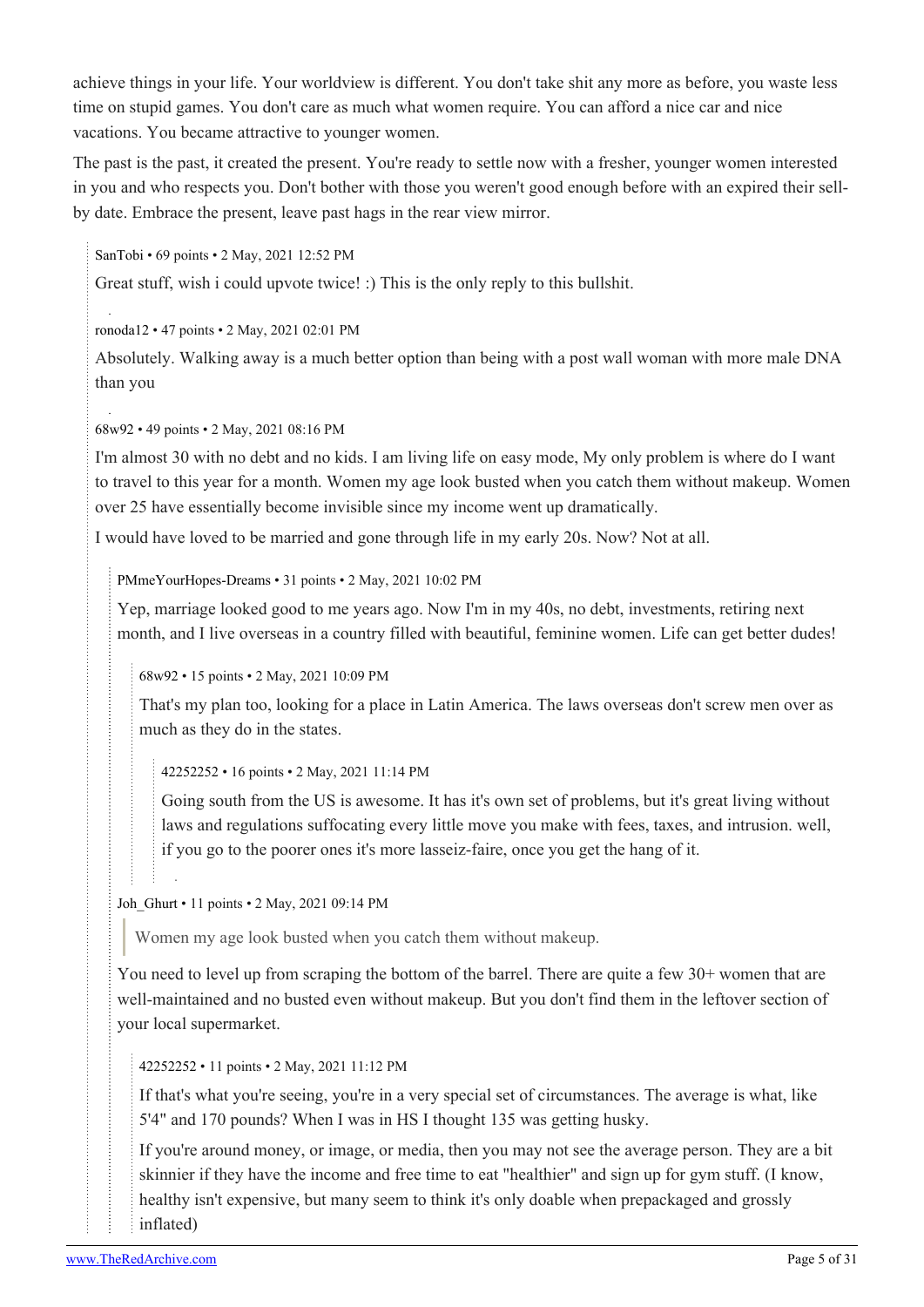[Tap-Apart](https://old.reddit.com/user/Tap-Apart) • 11 points • 3 May, 2021 05:42 AM

It always blows my mind that there are chicks walking around with that much weight.

I'm 5'7" and I felt like absolute shit when I was 170 lbs (no gym, garbage food).

5'4" and 145lbs is totally within reason for most girls to maintain.

[deleted] 5 May, 2021 04:45 PM

## [permanently deleted]

[Tap-Apart](https://old.reddit.com/user/Tap-Apart) • 1 point • 5 May, 2021 05:32 PM

I picked 145lbs because that's a pretty easy weight to maintain.

Also my bias is showing here because girls with a little chubbiness is my type.

It's unfortunate that women get frustrated that they aren't the ideal weight and so they just give up and balloon to 160+

145 is just being mostly healthy and maybe a few drinks on the weekend. Sustainable moderation.

[Wtfbyamey1](https://old.reddit.com/user/Wtfbyamey1) • 1 point • 24 July, 2021 04:56 AM

Bro even 145 lbs is slightly overweight for a 5'4" female

Bmi chart tells 130 lbs is ideal weight for 5'4" female

[Tap-Apart](https://old.reddit.com/user/Tap-Apart) • 1 point • 24 July, 2021 09:16 AM

I picked 145 because I wanted to pick a weight that is reasonably manageable and still attractive.

5'4" and 145 lbs is a girl that eats ok and is not sedentary (literally walking maybe 2 miles a day).

But also a girl who will enjoy pizza and beer on Saturday.

I would never ask a girl to do something I couldn't do. I mean I could give up pizza and beer but damn what is life worth living for.

I'll take a bubbly chubby girl that will make pizza with me over a skinny girl who will make me feel guilty for eating carbs.

[Wtfbyamey1](https://old.reddit.com/user/Wtfbyamey1) • 2 points • 24 July, 2021 09:42 AM

Okay I understand

I am the kind of guy who doesn't eat carbs and makes others feel guilty when they do

So I will take the 5'4" 130 lbs chic I don't mind 145 lbs either , but that shouldn't come from chubbiness or fat , it's okay if it comes from the extra thicc booty or toned muscles

[Joh\\_Ghurt](https://old.reddit.com/user/Joh_Ghurt) • 8 points • 3 May, 2021 07:38 AM

If that's what you're seeing, you're in a very special set of circumstances. The average is what, like 5'4" and 170 pounds?

Forget average. Women taking care of themselves usually are between 110 and 140 lbs. They higher you go in the socio-economic status, the more you'll find women in this weight-class.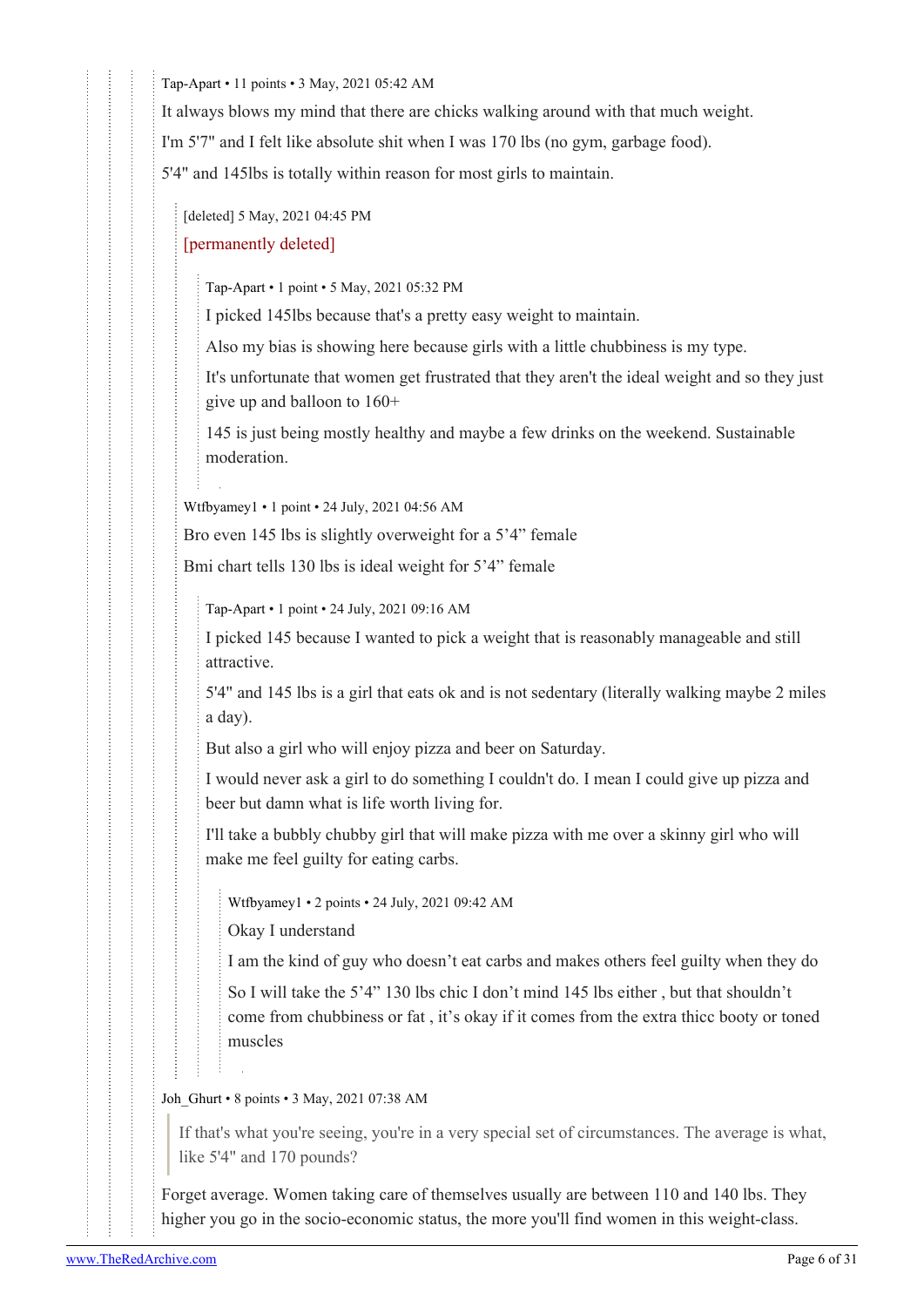[42252252](https://old.reddit.com/user/42252252) • 3 points • 5 May, 2021 01:44 AM

I think the Ahnold said something like "Being in-shape is the ultimate status symbol" once, and it's proven totally true now. It shows that not only can you "afford" to eat healthy (even though it's totally possible on the cheap) but you also have the time to spend on it.

Though the true wealth is having the self-control and discipline needed for it, which is the greatest treasure of all.

Joh Ghurt • 1 point • 5 May, 2021 01:29 PM

True. and even further it proves you make the effort so you have the mental strength to do it.

In better society it's a little easier, because there's also a strong peer-pressure to look healthy and fit. In this environment you aren't fighting against all the slobs around you telling you, that you're a loser to want to cook vegetables instead of ordering out for pizza and burgers. Or cool-bros whose idea of manliness starts with quaffing a 12-pack of beers and beer-belly-bumping contests.

[Wtfbyamey1](https://old.reddit.com/user/Wtfbyamey1) • 1 point • 24 July, 2021 04:56 AM

If that's the average then the average women is fat

[Wtfbyamey1](https://old.reddit.com/user/Wtfbyamey1) • 4 points • 5 May, 2021 05:00 AM

You should never ever marry any woman above 26-27, unless you are above 40 No matter how much makeup they do or "well maintained " they look, MOTHER NATURE DOESNT STOP FOR ANYONE

This is if you want a good rational marriage If you wanna get screwed over, go ahead and marry the post wall hags

[Wtfbyamey1](https://old.reddit.com/user/Wtfbyamey1) • 1 point • 24 July, 2021 04:58 AM

Ideally 150 lbs is good for a 5'7"-8" female not the 5'3-4"

[Wolverinedog](https://old.reddit.com/user/Wolverinedog) • 1 point • 6 May, 2021 11:33 AM

Sure....when is the last time you saw a thin young women, not covered in tatts, nice long hair, wearing a simple slip dress (not gym clothes) with some heels?

I saw two in the last couple of months and turned my head. Not because they were exceedingly beautiful, but because they looked clean and nice. VERY rare this past decade to see that. It was the norm when I was young.

[Joh\\_Ghurt](https://old.reddit.com/user/Joh_Ghurt) • 3 points • 6 May, 2021 11:55 AM

It depends a lot on your location. I've been travelling a lot for business - mostly Europe - and you definitely see differences between countries. In some countries like Switzerland for example you'd see at least one women like this every day easily in public transport. In other places, the gym-clothes alone reduce the chance to about 0%.

vtec • 8 points • 2 May, 2021 09:58 PM sup fam..we all gonna' make it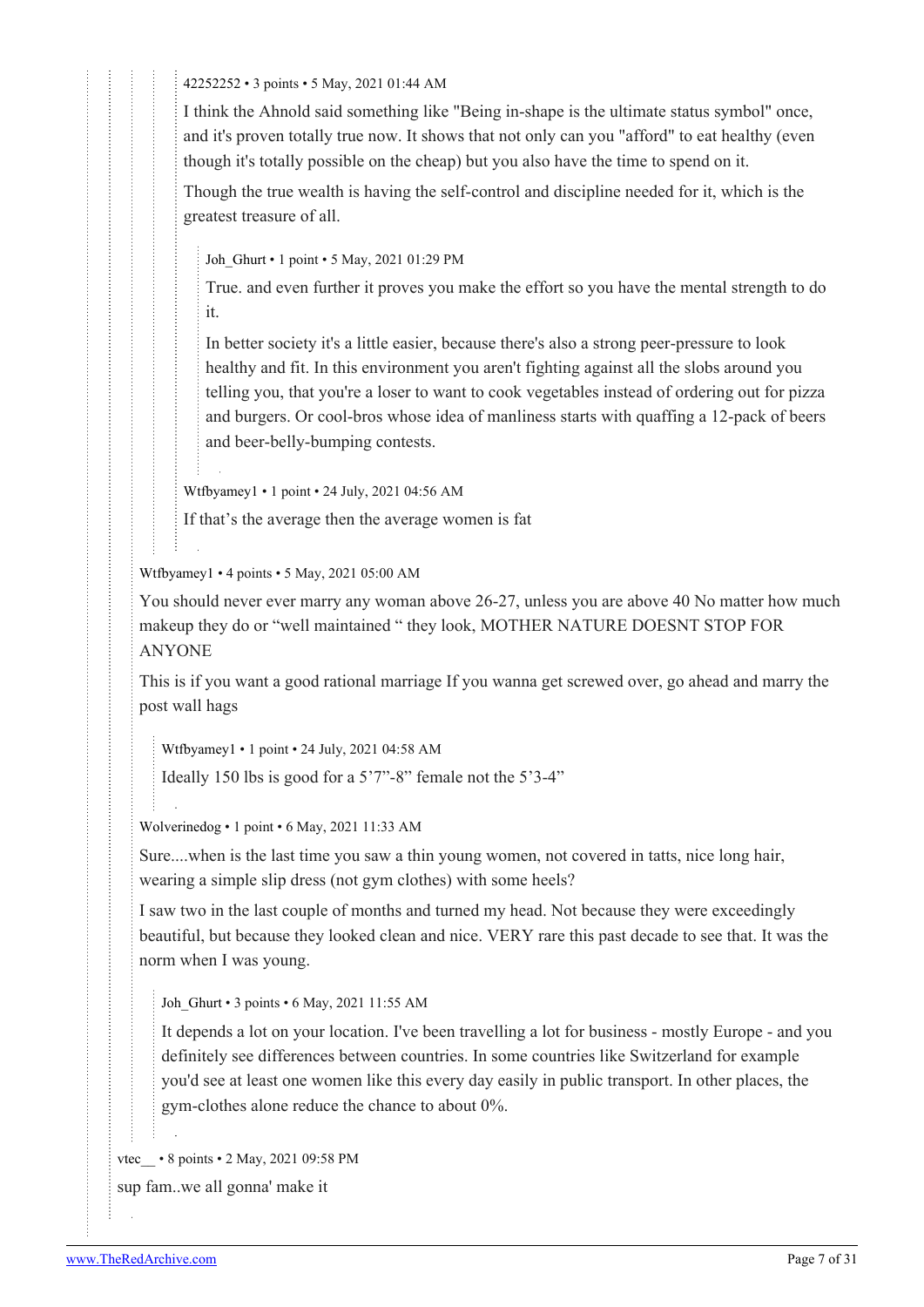[Griever114](https://old.reddit.com/user/Griever114) • 5 points • 2 May, 2021 03:48 PM

Well said

vtec • 4 points • 2 May, 2021 09:57 PM +3556 best response.

[-QuestionReality-](https://old.reddit.com/user/-QuestionReality-) • 1 point • 26 May, 2021 11:28 AM

Don't know if you watch anime, but here is Yugi explaining it best. <https://youtu.be/7C8CNAlifEo>

The first minute is all you need to watch.

[Jake-Orion](https://old.reddit.com/user/Jake-Orion) • 179 points • 2 May, 2021 09:54 AM

The past is the past, learn to let it go.

It's precisely that attitude we are having the problems of today, not in just relationships, but overall world problems. Nobody has learned from history, and yet here we are, repeating it in some fashion or another. Fuck off with that nonsense.

Jihocech Honza • 34 points • 2 May, 2021 01:38 PM

Read the Lord of the Rings. It is interesting how almost everything is connected with the past there. And democracy is not only elections, it is connection between the dead, the living and the unborn (E. Burke).

[LeomusShoes](https://old.reddit.com/user/LeomusShoes) • 33 points • 2 May, 2021 04:25 PM

How we supposed to let go of STDs and unwanted children  $\Box$  $\Box$  $\Diamond$  $\Box$ 

[ronoda12](https://old.reddit.com/user/ronoda12) • 32 points • 2 May, 2021 02:02 PM

The past is everything

[Scantraxx12](https://old.reddit.com/user/Scantraxx12) • 19 points • 2 May, 2021 10:37 PM

Basically no responsibility or accountability. The funny thing is even if you said "the past is the past" it will always reflect in the woman's life whether it be kids, used up, roast beef.....

[sdwdqw65](https://old.reddit.com/user/sdwdqw65) • 1 point • 31 May, 2021 02:09 PM Agreed.

[proxyreaver8](https://old.reddit.com/user/proxyreaver8) • 155 points • 2 May, 2021 10:11 AM

Ironically this message will redpill and enrage more men instead of getting them to "man up™"

[neoj8888](https://old.reddit.com/user/neoj8888) • 9 points • 3 May, 2021 12:42 AM Are we sure this isn't satire? Sid Insidious • 1 point • 7 May, 2021 08:10 PM Man up! (Man gets beta-buxxed and fucked over...) Man down!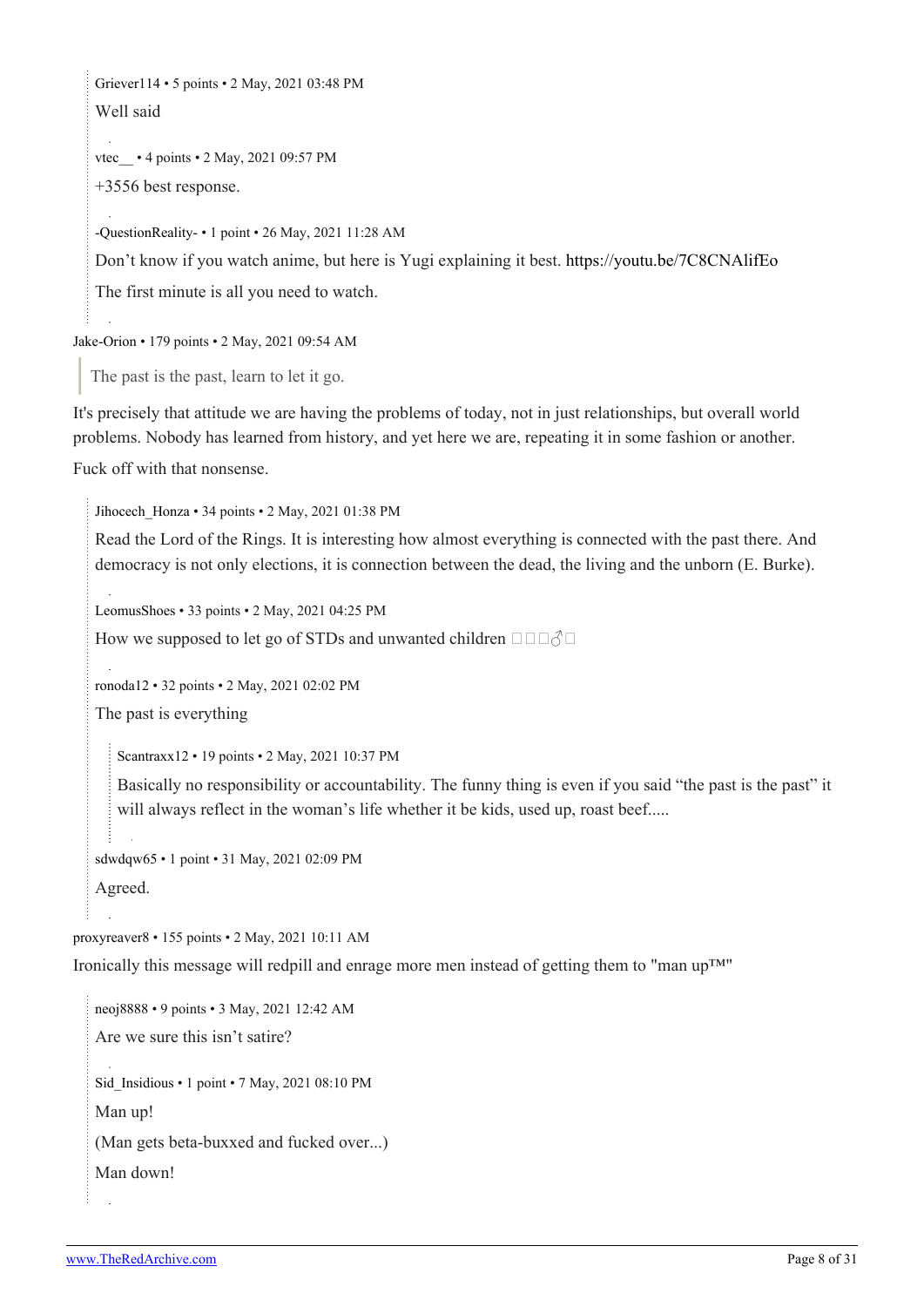#### [Chgralac73](https://old.reddit.com/user/Chgralac73) • 120 points • 2 May, 2021 09:44 AM

priest in today's sermon was talking about a young woman who per his words had antagonized everyone in her life, then her relationships with men never worked out and then even her husband took his life.

now years have passed and she is "more mature now", now she wants to heal. the priest is totally blue pill

[Loud-Bottle-7879](https://old.reddit.com/user/Loud-Bottle-7879) • 83 points • 2 May, 2021 11:46 AM

It's an epidemic. The church I was at prior to the one I am at now became a "worldly" church and the audience became PACKED with single moms.

"I am a new woman now that was the old me". I do remember some of the sermons on proverbs and seeing that uncomfortable look on their face LOL.

[Chgralac73](https://old.reddit.com/user/Chgralac73) • 36 points • 2 May, 2021 01:25 PM

a friend of mine was hounding me when i was getting married, i replied how many of your friends are divorced. he shocked me: all but one couple he and his wife knew

after that he did not hound me anymore. but yeah its scary.

[Loud-Bottle-7879](https://old.reddit.com/user/Loud-Bottle-7879) • 22 points • 2 May, 2021 05:07 PM

My dads running joke is "marriage is so great, everyone should try it at least a couple times"

[itsandrewbuck](https://old.reddit.com/user/itsandrewbuck) • 5 points • 4 May, 2021 03:49 PM

Similar story -- good friend of mine swore that he wouldn't wait as long as I did to get married (I was on the cusp of 33). Fast forward a few years and he put 33 in the rear-view mirror, heading toward 34. He married, so he crossed the finish line...only to be divorced about 10 years after that.

How'd that race work out for him? He hates it when I mention that.

[Jihocech\\_Honza](https://old.reddit.com/user/Jihocech_Honza) • 19 points • 2 May, 2021 01:41 PM

St. Mary of Egypt. She rode the CC hard, but after that she spent 40 years in the desert.

[rzrback](https://old.reddit.com/user/rzrback)3 points 2 May, 2021 10:56 PM\* **[recovered]**

She rode the CC hard, but after that she spent 40 years in the desert

... eating dessert.

[Jihocech\\_Honza](https://old.reddit.com/user/Jihocech_Honza) • 3 points • 3 May, 2021 08:55 AM

That is the modern way.

[onlypinhead2000](https://old.reddit.com/user/onlypinhead2000) • 21 points • 2 May, 2021 11:36 AM God may forgive, but his creation "man" will never forget.

[SCCock](https://old.reddit.com/user/SCCock) • 36 points • 2 May, 2021 01:27 PM

God will forgive, but there are earthly consequences for one's behavior.

[Wtfbyamey1](https://old.reddit.com/user/Wtfbyamey1) • 5 points • 5 May, 2021 05:03 AM

Maybe is she's so good, the priest should go ahead and marry her, and get fucked over eventually

[Sid\\_Insidious](https://old.reddit.com/user/Sid_Insidious) • 1 point • 7 May, 2021 08:12 PM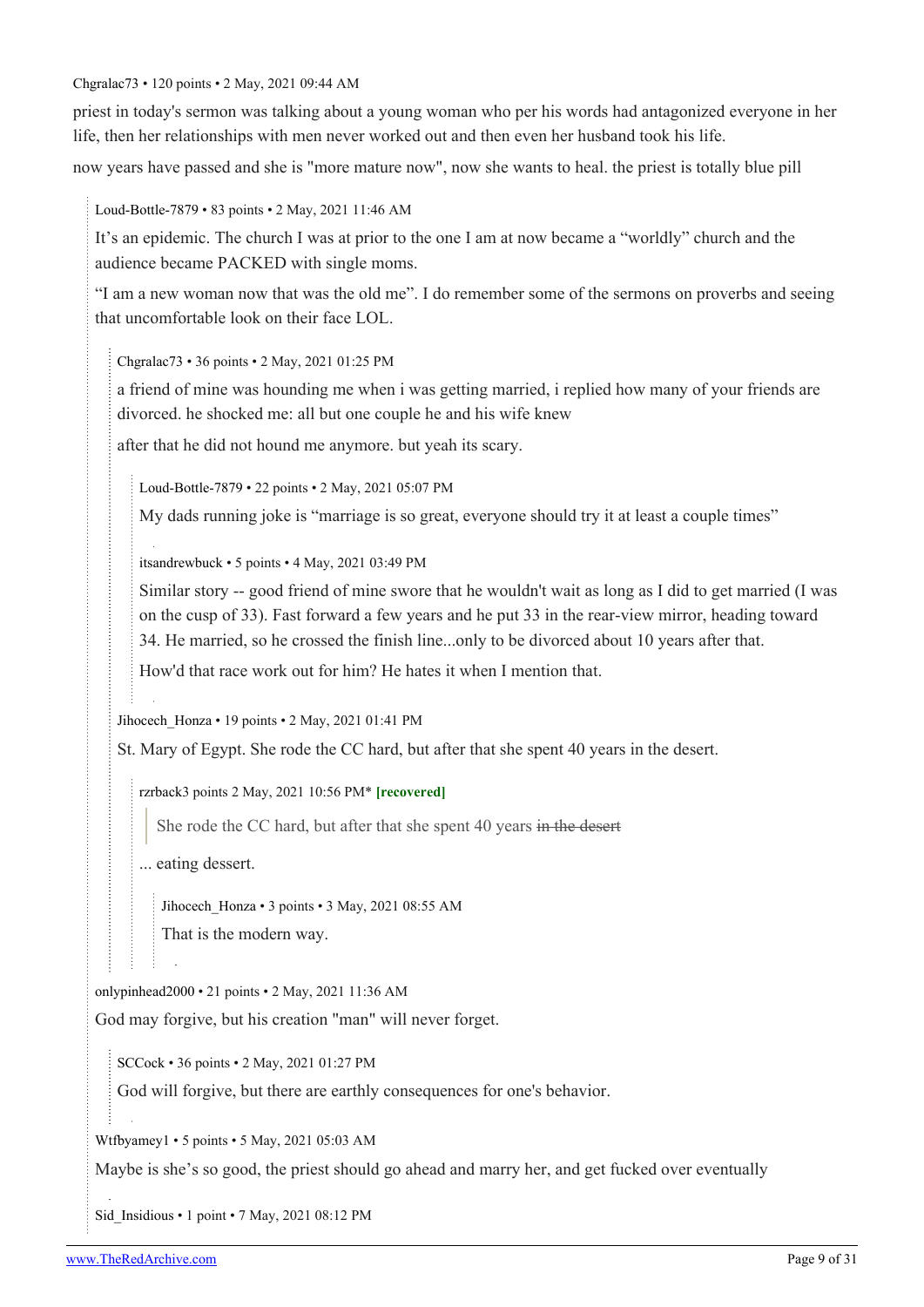Gotta stay the fuck away from that toxic soul-sucking succubus of a jezebel.

[Alarmed\\_Mechanic\\_403](https://old.reddit.com/user/Alarmed_Mechanic_403) • 93 points • 2 May, 2021 10:18 AM

What women don't understand is this: They teach us how to view them. Not the media, not the goverment, no pick up artists - they teach us. It's not about "getting over" the abuse. It's about our idea of women and their nature.

When I went to college, I got really lucky with some. I was confronted with my share of scummy behaviour, but I also ran into a handful of very beautiful young girls who at their peak, would give me the time of day. So even though I am very skeptical of women, I am not as bitter as a lot of my close friends are. That makes all the difference later in life, now that I am in the driver seat. I could still see myself with a family, because I was shown good along with the bad.

The real question has never been: Where are all the good men?

The question these women need to ask themselves is: What have we done to them to make them this way? If they checked each other more on their c\*nt behaviour, a lot more doors would open for them.

[HeftyAdministration8](https://old.reddit.com/user/HeftyAdministration8) • 51 points • 2 May, 2021 11:38 AM

The real question has never been: Where are all the good men?

The real question is: where are all the good women?

[MrNeurotypical](https://old.reddit.com/user/MrNeurotypical) • 46 points • 2 May, 2021 01:22 PM

oh they got wifed up real quick

[make\\_reddit\\_great](https://old.reddit.com/user/make_reddit_great)7 points 2 May, 2021 04:52 PM **[recovered]**

That's my suspicion. I think if you're a decent woman in today's environment it should be easier to find a suitable mate to marry and start a family with than it is for a man. I know there are a few female lurkers here so I'd be curious to hear their takes.

[kadk216](https://old.reddit.com/user/kadk216) • 14 points • 2 May, 2021 06:28 PM

I've been with my boyfriend 4 years in August, we started dating when I was 19 almost 20, he is a year younger so he was 18 (almost 19) at the time.

We are currently planning on getting engaged this year & have designed my engagement ring together. We've lived with roommates for a few years and we both agreed we should wait to get engaged until we have our own place.

I couldn't say for sure whether I'd qualify as a decent woman, because I have made my fair share of bad choices in life, but I know for a fact my bf is an amazing person. I'm not sure if this is what you were looking for, but I thought I'd offer my input.

[Alarmed\\_Mechanic\\_403](https://old.reddit.com/user/Alarmed_Mechanic_403) • 18 points • 2 May, 2021 09:37 PM

A few bad choices do not make you a bad person. I also don't think that you are a "bad woman" if you had a few one night stands or went out drinking a lot. The problem runs far deeper than that.

The girls I still think fondly of today all had a few things in common. They were strict with themselves before being strict with others and they were very clever when it came to figuring me out. Once they realized that I meant well and cared for them, they responded in kind. When they spotted something that bothered me, they were curious and wanted to work on it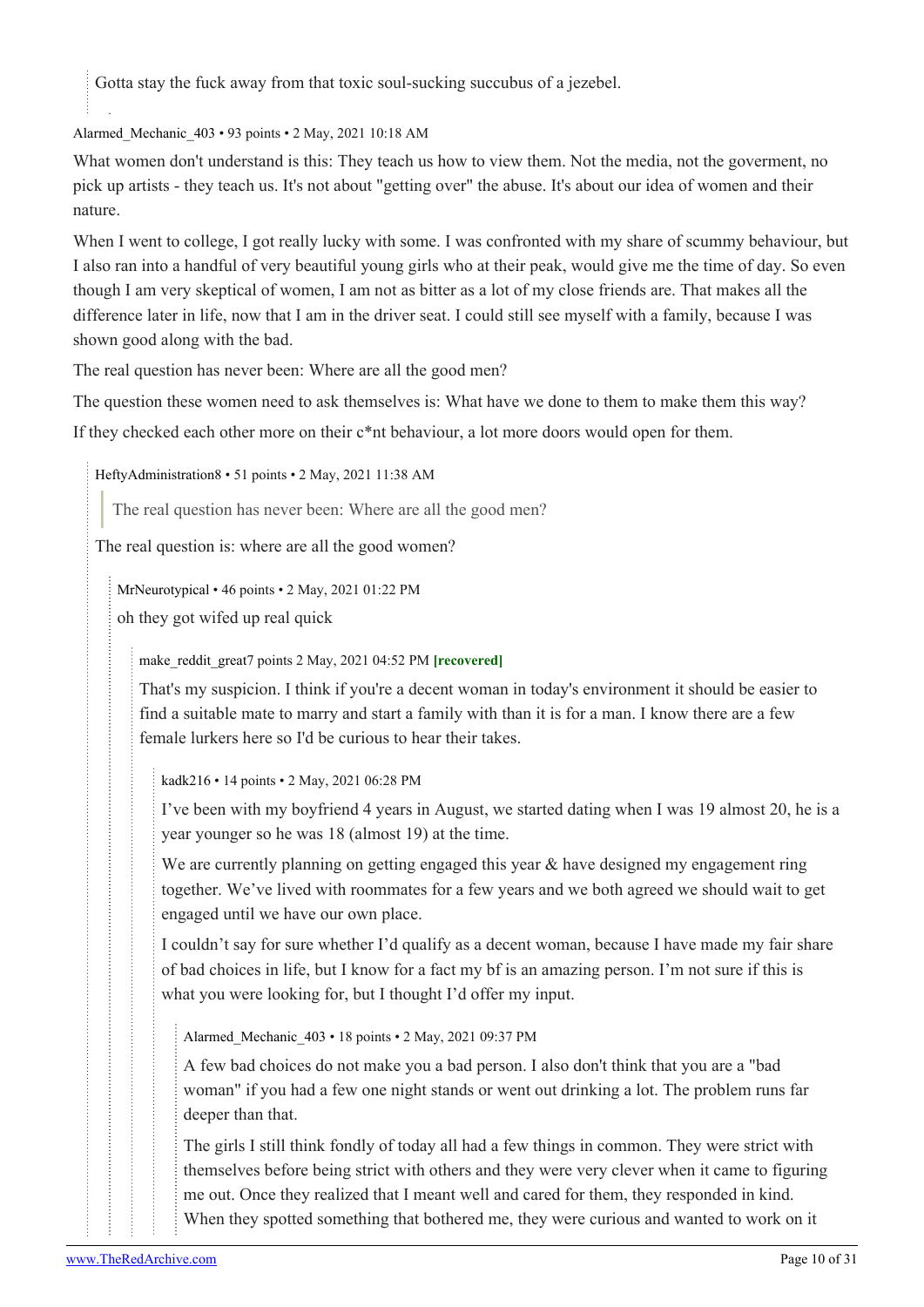with me instead of thinking about a quick replacement. They knew when to put in effort and they also knew when it was my turn to do so to keep the relationship healthy. They understood the value of intimacy and didn't use it as a bargaining chip. They knew they were attractive and they knew they could have sex whenever … but they also knew that they would never grow chasing empty pleasure.

All in all: They treated me like a human being. This may sound dramatic, but a lot of women don't treat us like human beings. They are too weak to work on themselves, so they dull their brain with cheap, easy dopamine hits. As a result, they never develop a personality outside of being hedonistic and vain and simply use us as resources to stroke their egos. This starts the vicious cycle I described.

Ask yourself: When your boyfriend displays signs of trauma or insecurity – what is your immediate reaction?

Are you disgusted? Then he should leave you.

Or are you curious and interested in understanding him? Then he is lucky to have you.

Sorry for the rant, but I wanted to make sure I get the point across. What do you think?

[frosted\\_rosehip1](https://old.reddit.com/user/frosted_rosehip) points 4 May, 2021 10:29 AM **[recovered]**

It's simple. Across most nations the entire country would be almost entirely liberal if only women voted and almost entirely conservative if only men voted. It says nothing about individual decency but will give you an idea of what kind of life those people want to live.

So a mass of conservative men are trying to get the smaller portion of conservative women. A mass of liberal women are trying to get the smaller portion of liberal men and when they fail at 30, tries to get with leftover conservative men who didn't get their trad waifu at 20 and have been single ever since. That basically describes waatgm.

It also describes the phenomena of male feminists who are actually conservative and pretend to be liberal to gain access to liberal surplus of women and tradthots who are actually liberal but pretend to be conservative to gain access to the conservative surplus of men.

Anyways I've been with my husband since 15, now am 21, married as soon as it was legally possible. Can confirm at all points in time and even now I have many blocked trad suitors.

I really want to find housewife friends my age because friendships kinda tend to fall apart when pitted against drastically different lifestyles.... but apparently being married before 25 and on top of that not working is an extreme statistical anomaly in the anglosphere

[NetherIndy](https://old.reddit.com/user/NetherIndy) • 6 points • 5 May, 2021 12:05 PM

A mass of liberal women are trying to get the smaller portion of liberal men

I'll stop you on this line, because it's wrong. The mass of liberal women **hate** 90% of liberal men. Sure, there's the 10% (or less) of liberal men who are simultaneously woke, confident, and genuinely hot. They do great. But the 90%... they're punching bags. They're mansplainers. They're all wanna-be rapists. They're (snarl) "allies". Women of the left beat the shit out these guys because they \*are\* emotionally sensitive to the beat-down and react to it. Thus giving the kickers some power when they feel under-empowered. When these women do date, they strongly prefer apolitical drifters-through-life.

[MrNeurotypical](https://old.reddit.com/user/MrNeurotypical) • -3 points • 3 May, 2021 09:55 PM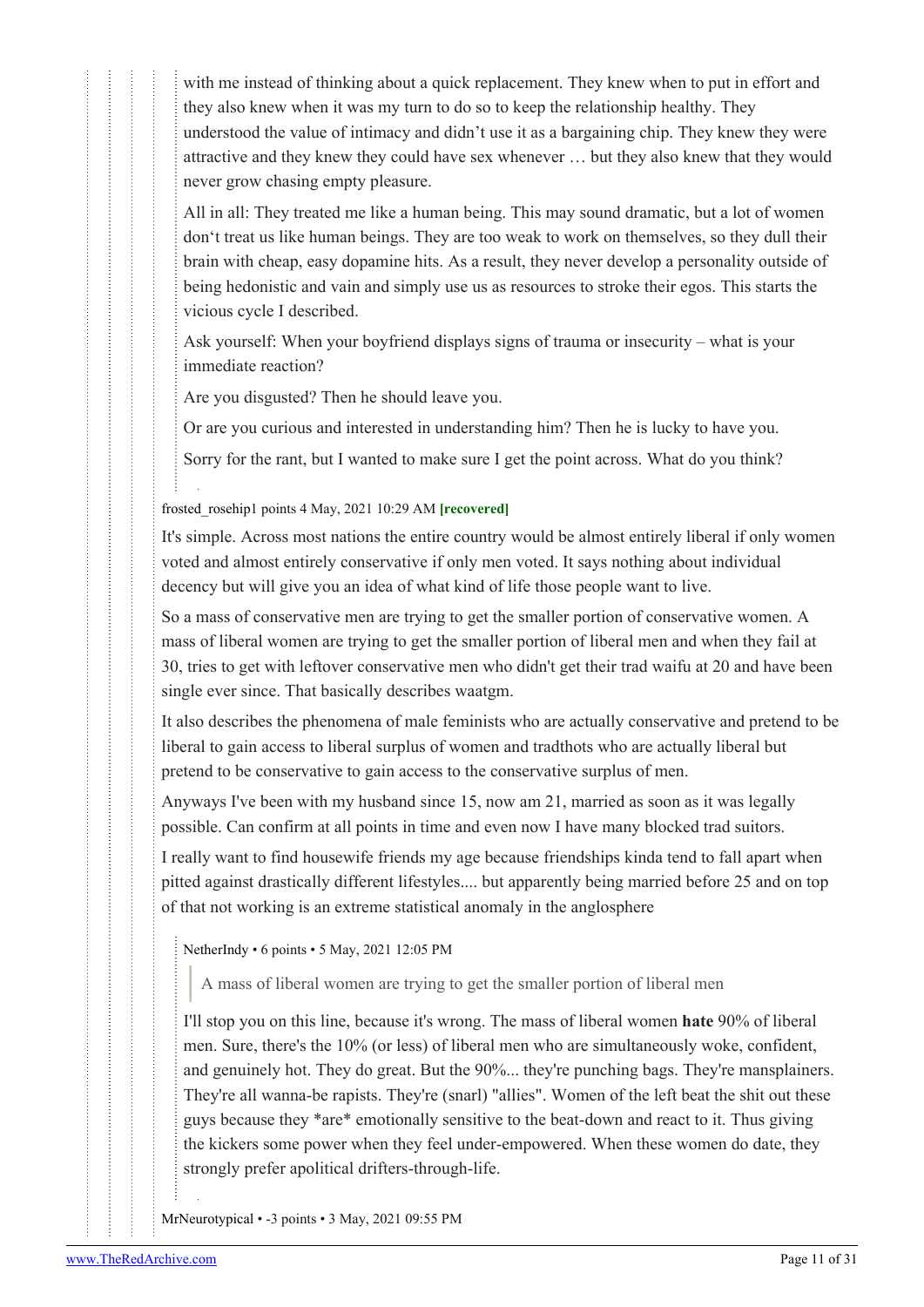I'm not female(yet, hehe JK) but as a guy I know how I always wanted to fuck every hot chick I could. I'd get one, fuck her, see a better one, fuck her, on and on. It's our nature. I keep fucking my wife because she feeds me and cleans our habitat, raises our offspring, etc. Every time I fuck a hotter chick I'm like "yeah she ain't all that" and then go fuck my wife.

Many modern women don't want to have a relationship like that. The ones that do, have them. And they get them right out of high school or college. They're getting their brains fucked out left and right by their hubbies. It works better when you're farmers but when my wife and I moved to suburbia, we had more leisure time so we fucked even more. We don't lift hay bales, we go to the gym. I saw a hot chick there I want to fuck today. I probably will too once I'm ripped. It's just programmed into our nature.

[deleted] • 1 point • 4 May, 2021 01:53 PM

There's still the odd one around in small churches here and there but for the most part they are at home looking after their children and husband who she married when she was still young instead of jumping on the CC

[AncientMGTOWWISDOM](https://old.reddit.com/user/AncientMGTOWWISDOM) • 24 points • 2 May, 2021 03:49 PM

its a completely different buying experience from a average guy to a top level guy, its hard not to take their disrespect and contempt personally.

[Alarmed\\_Mechanic\\_403](https://old.reddit.com/user/Alarmed_Mechanic_403) • 17 points • 2 May, 2021 03:57 PM

Oh brother, I feel you! Also: It's disrespect and contempt based on NOTHING. Their belief in their own superiority basically comes from the fact that more strangers want to bang them. Can drive any rational person crazy.

If this is not balanced out by positive experiences, it can put you in a very dark and hateful place. Happened to a lot of men I know.

[Chgralac73](https://old.reddit.com/user/Chgralac73) • 18 points • 2 May, 2021 01:28 PM\*

Where are all the good men?

Well Hollywood even made a movie for Stacie's where the heroine starts dating a nerd after Chad broke her heart

<https://www.imdb.com/title/tt0815236/>

Obviously, there was no sequel movie in which she cheated on him :P

[Old\\_snowboarder](https://old.reddit.com/user/Old_snowboarder) • 91 points • 2 May, 2021 10:05 AM

'Leave the past' = another version of for gods sake don't hold women accountable for shitty life choices. Oh, and that great career she has - well I don't recall ever coming in my pants when anyone told me what a great job they had.

[Land\\_of\\_the\\_Losers](https://old.reddit.com/user/Land_of_the_Losers)39 points 2 May, 2021 10:43 AM\* **[recovered]**

"Pay no attention to the younger, hotter women with tighter vaginas whom you are attracting!"

[deleted] • 13 points • 4 May, 2021 02:03 PM\*

According to the local fat cat lady forum any woman under 27 is still a child because her brain hasn't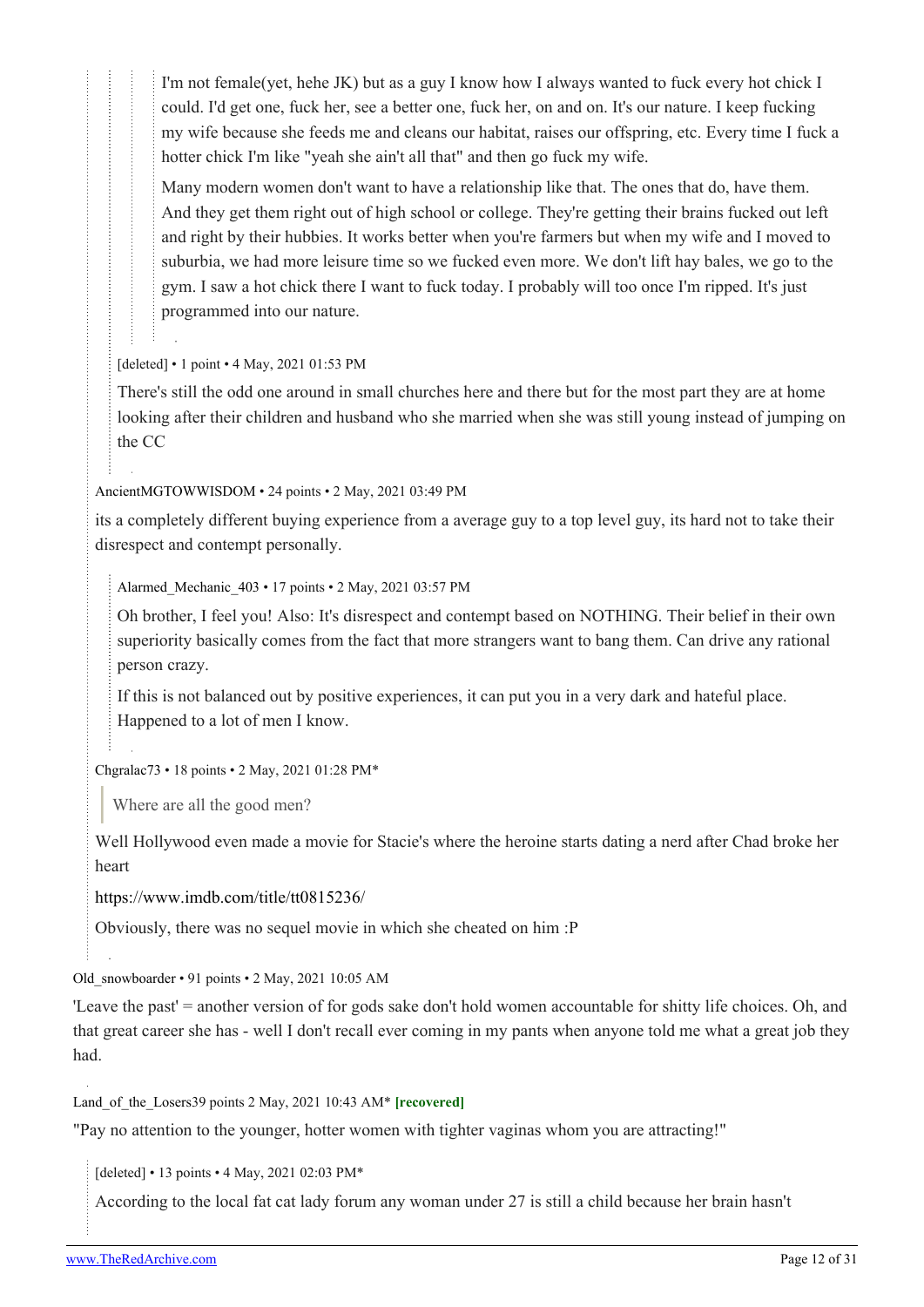properly developed and any older guy who dates her is a perverted abusing creep who is taking advantage of her naivety, so please stop dating hot attractive younger women and only date fat nasty judgemental immoral FDS slampiggys your own age instead!

(but ONLY after she has thoroughly vetted you as 6'+ and wealthy, oh and don't expect any sex either)

[deleted] • 53 points • 2 May, 2021 12:42 PM

The problem is: SHE'S NOT MORE FUCKING MATURE!!!

If anything she is WORSE as she ages...

Ever heard of a "Karen", you fucking retarded whore?

This is what you are now. A Karen with nothing good to offer a man.

[TheRiseAndFall](https://old.reddit.com/user/TheRiseAndFall) • 21 points • 2 May, 2021 05:12 PM

My favorite part is the "her self esteem is higher." Well, it shouldn't be.

[NohoTwoPointOh](https://old.reddit.com/user/NohoTwoPointOh) • 15 points • 2 May, 2021 06:42 PM

Her delusion is higher

[deleted] • 4 points • 4 May, 2021 02:08 PM

I think that's code for openly being a bitch to people.

[CuriousIncel2](https://old.reddit.com/user/CuriousIncel2) • 54 points • 2 May, 2021 10:29 AM

The post summarizes the modern woman accurately:

"I don't know or care what you want. I will tell you what you want and what you should do. And you will LIKE it."

[yellomachine](https://old.reddit.com/user/yellomachine) • 48 points • 2 May, 2021 10:02 AM

More mature my left testicle!

Oh she's ready for me now? Yippeeeeee!!

[NickTesla2018](https://old.reddit.com/user/NickTesla2018) • 36 points • 2 May, 2021 10:02 AM

Yeah, right. And still the height thing?! I'd just love to driver a junker, after I've worked so hard to save over the years for a new car. No thanks.

[buddy8665](https://old.reddit.com/user/buddy8665) • 12 points • 2 May, 2021 03:30 PM

Nah, drive the junker...its a wonderful thot filter $\square$ 

[deleted] • 37 points • 2 May, 2021 12:33 PM

She's more mature now

Followed by

she requires several high effort dates

Am I two dimensional or these people don't comprehend what logic is, because they clearly have no idea what they're writing and repeating on the cycle of demands from her 20s.

Whoever wrote this was a feminist or male sex slave, because "the stress from her work has consumer her", yeah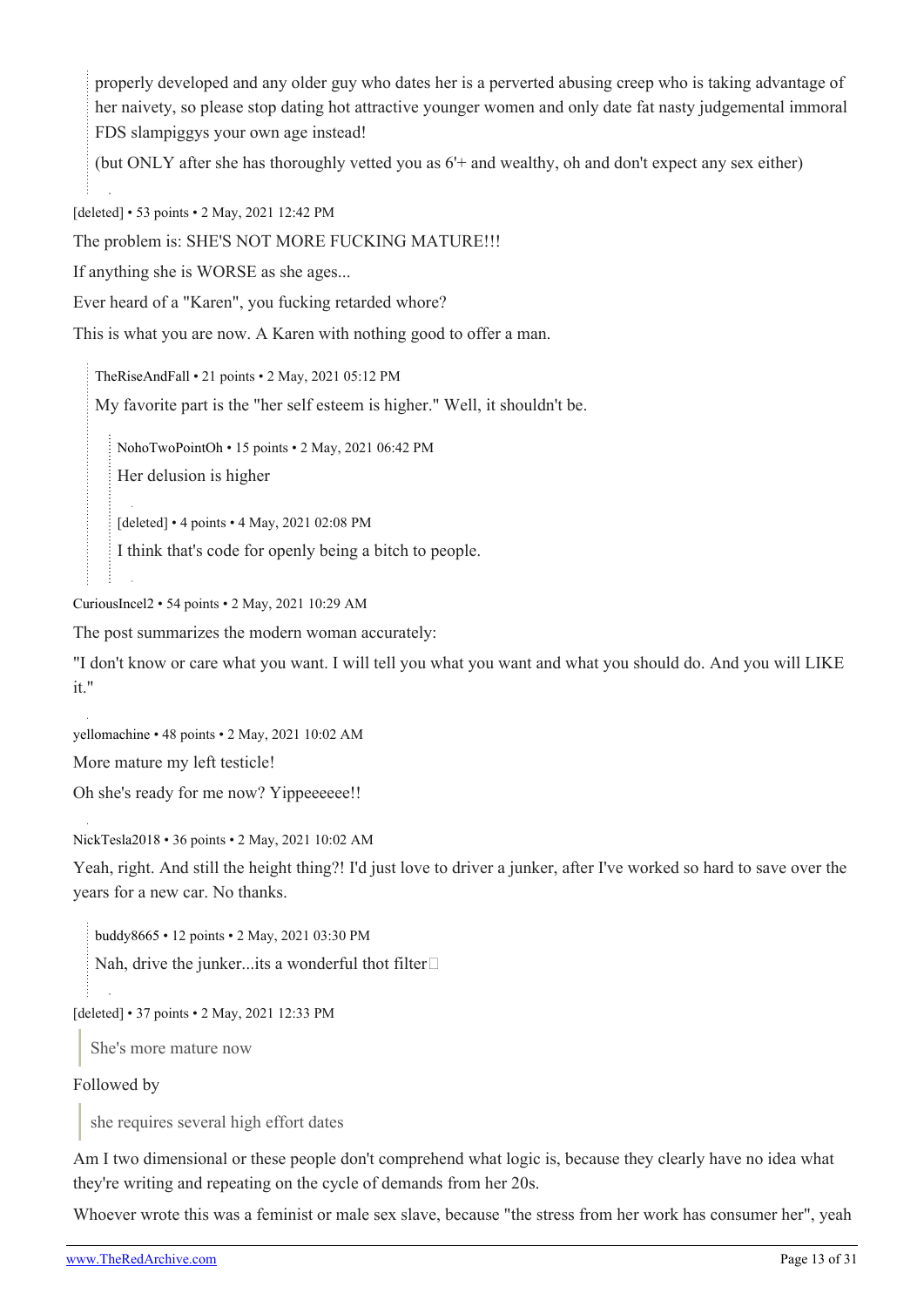no shit as it sounds like an excuse for "I'm lazy, carry me".

You women fight for "equal" rights or higher position then stop fucking whining how hard it is. You want paradise, but ain't going to sacrifice 30-40 years of your life to achieve that paradise like some men have to do.

[darez00](https://old.reddit.com/user/darez00) • 19 points • 2 May, 2021 06:48 PM

# **Imagine saying "the stress from my work has consumed me" as a man**

[Zerochances121](https://old.reddit.com/user/Zerochances121) • 1 point • 6 May, 2021 07:30 PM

Sometimes women will avoid promotions because of the stress... but for a guy? "Just make more money!"

When you point out that would mean things like staying late to work, they just don't respond... it's not their problem.

[Jihocech\\_Honza](https://old.reddit.com/user/Jihocech_Honza) • 10 points • 2 May, 2021 01:49 PM

mature

Alpha widow. Better to be alone.

[sleepyweaselisawake](https://old.reddit.com/user/sleepyweaselisawake) • 36 points • 2 May, 2021 12:10 PM

The past is the past and the present is the present.

I was blue pilled, struggling, and had if anything to offer to women in my early-20s. That was the past. Over the last 20 years, I've built my own empire and live a comfortable, satisfying life.

You were a smoke show with a tight body who commanded attention and capitalized on it. That was the past. Now, you're well passed your prime, are swimming in debt, and you have a job that pays a meager wage at best. See the difference? I'm not interested in being with someone who is used up and brings nothing to my life.

[AngryCockOfJustice](https://old.reddit.com/user/AngryCockOfJustice) • 32 points • 2 May, 2021 10:14 AM

Oh dear! Even used cars with a few past owners have depreciated value because...well, they're used

No sane man with bright future would stay with a woman with a past

[Horsemanofthedank](https://old.reddit.com/user/Horsemanofthedank) • 30 points • 2 May, 2021 10:17 AM All in all you're just another brick in the wall!

[Radiant\\_Bliss](https://old.reddit.com/user/Radiant_Bliss) • 19 points • 2 May, 2021 02:03 PM We don't need no thot control.

[NohoTwoPointOh](https://old.reddit.com/user/NohoTwoPointOh) • 12 points • 2 May, 2021 06:42 PM

Hey, inspins, leave us men alone

[king\\_of\\_the\\_potato\\_p](https://old.reddit.com/user/king_of_the_potato_p) • 28 points • 2 May, 2021 01:52 PM

The "open letter to nice guys" is one of favorites out there.

I cant find the specific one but its a late 30s woman writing a story trying to convince actual decent guys that they rejected in their youth to wait for them because its not that they dont want them, its that they are ready for them yet. Apparently according to the author, women need to sleep with dozens of shitty guys all through her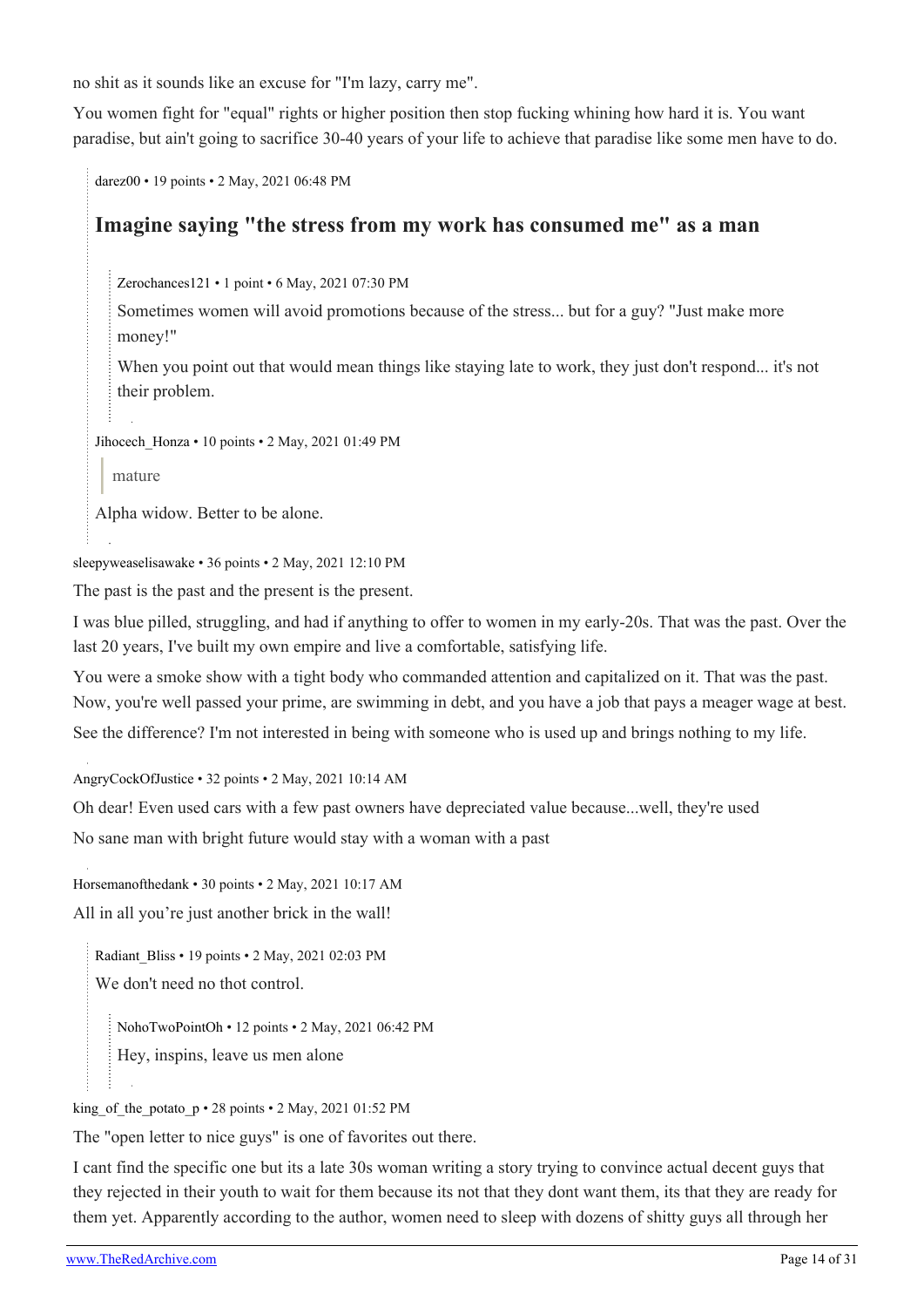best years for her to be able to appreciate a non-shitty guy.

To me it came off as a woman trying to convince beta males to keep waiting for them to be done with the carousel.

Joh Ghurt • 26 points • 2 May, 2021 04:17 PM

You got it. What the late-30s women forget is the simple fact, that now the next generation of 20s-women is here who either want to have fun or catch a man with resources, just like they did 10 years before. At that time, they probably also made fun of the frustrated hags in their 30ies desperate to start a family and find a man to commit to them. Now she became one of those hags.

Justice can be so poetic.

[SpacemanLost](https://old.reddit.com/user/SpacemanLost) • 10 points • 3 May, 2021 05:00 AM Wasn't that Sheryl Sandberg, author of 'lean In', etc?

Ahh here is it...

"When looking for a life partner, my advice to women is date all of them: the bad boys, the cool boys, the commitment-phobic boys, the crazy boys. But do not marry them. The things that make the bad boys sexy do not make them good husbands. When it comes time to settle down, find someone who wants an equal partner. Someone who thinks women should be smart, opinionated and ambitious. Someone who values fairness and expects or, even better, wants to do his share in the home. These men exist and, trust me, over time, nothing is sexier."

[Jihocech\\_Honza](https://old.reddit.com/user/Jihocech_Honza) • 10 points • 3 May, 2021 09:09 AM Prayer of a sinner: God, make me a better man, a saint, but not now.

[deleted] • 6 points • 4 May, 2021 02:11 PM

I remember reading that sluttified garbage

[altair43](https://old.reddit.com/user/altair43) • 24 points • 2 May, 2021 11:39 AM

I can write a similar one with reversed gender, which the brain-dead-reditt-sheep-herd will label as hate speech... Then again, do I really need to?! No. There are better things to do.

[Hy3w\\_mong0u5](https://old.reddit.com/user/Hy3w_mong0u5) • 21 points • 2 May, 2021 12:32 PM

The past is the past - now step up and pay for Aiden, Braden and Jayden's school uniform!

[deleted] • 4 points • 4 May, 2021 02:15 PM

Also while you're out pick up some formula and daipers for the baby, it's asshole father is back in jail and can't send me any money even though i'm pregnant with his other child as well.

[hatefulreason](https://old.reddit.com/user/hatefulreason) • 20 points • 2 May, 2021 11:14 AM

The past is the past. So what if i didn't want you in my 30s-60s ? I was saving up my 70s for you, strong independent 30yr old woman <3

[Nesarry31](https://old.reddit.com/user/Nesarry31) • 19 points • 2 May, 2021 11:50 AM

So now she wants you to pay a higher price for something that has been used? As KS would say, name a product that gains value with time and use. You can't. Her value is highest when young and fertile and unburdened by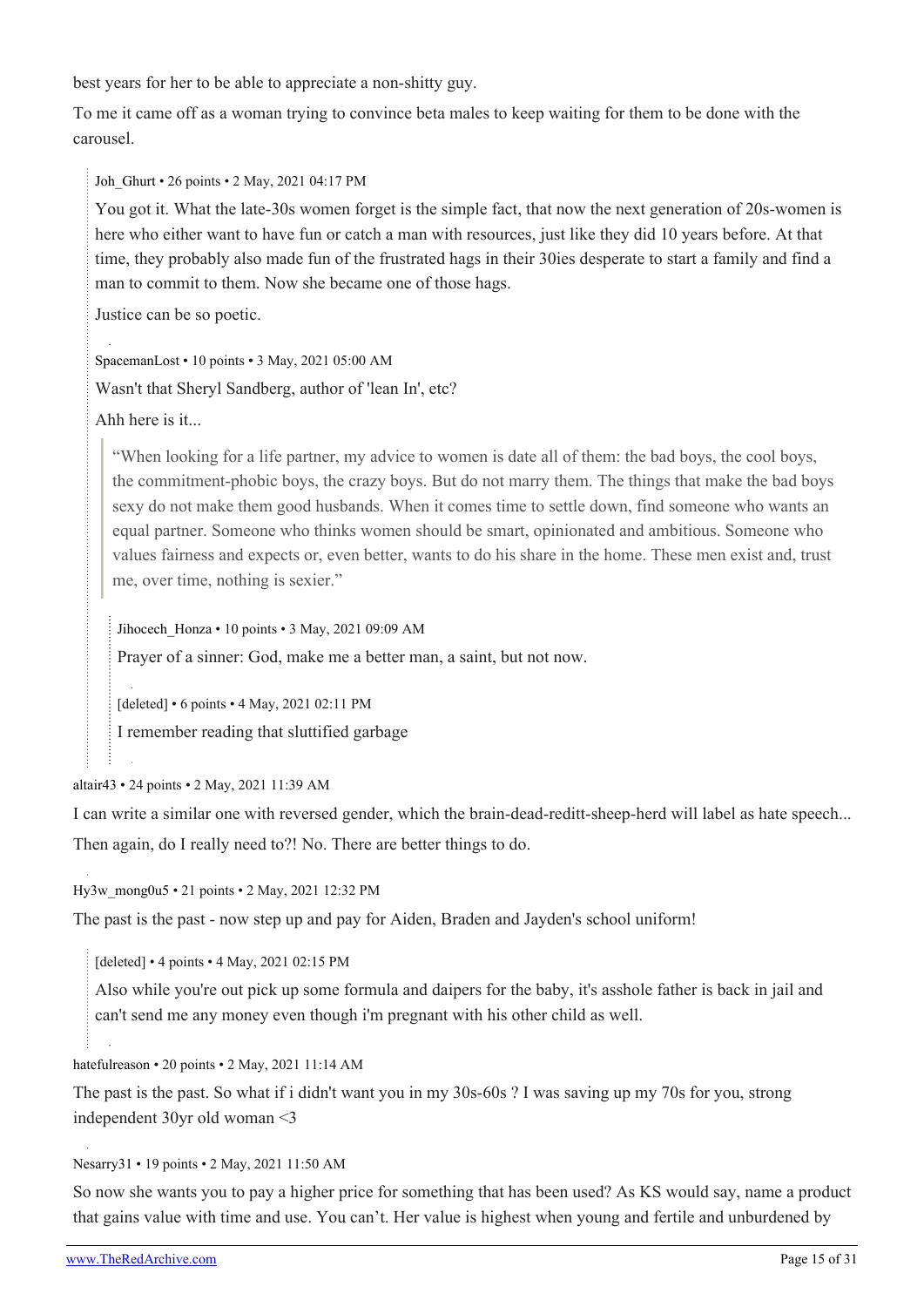the stresses of the real world.

[Jihocech\\_Honza](https://old.reddit.com/user/Jihocech_Honza) • 5 points • 2 May, 2021 01:48 PM

product that gains value with time and use

Persian carpet. But you walk on it.

[buddy8665](https://old.reddit.com/user/buddy8665) • 3 points • 2 May, 2021 03:32 PM

Next to property and used workout equipment during this pandemic.... got nothing

[12inchbamboo](https://old.reddit.com/user/12inchbamboo) • 16 points • 2 May, 2021 12:06 PM

This how they manipulate men that her past is her past and is gone.

A woman is her past and a man is his future. A woman will never give you a time of a day when you have no future unless you are Chad McThundercock.

Would why erase her past yet she has rode carousel her entire past?

#### [MrNeurotypical](https://old.reddit.com/user/MrNeurotypical) • 21 points • 2 May, 2021 02:03 PM

When I hit my 30's I married that girl hitting 30 who didn't get picked by the hawt guys, didn't spread her legs, and wanted nothing more than to get married to a nice guy and have kids. She knew she had to be a good wife because she didn't have hundreds of men giving her attention and inflating her ego plus her parents raised her right. So, unfortunately for the party girls, I'm taken now that they're ready for me. One less man to go on high effort dates with. I've never been on a high effort date with my wife. She's not materialistic or narcissistic enough to waste our resources that way. She'd rather go fishing and camping or stay home and make sushi. Our most recent date was yesterday, a walk along the river as we checked if the mulberries were ready to pick. She told me all about her plans to make jam, syrup, pies, etc. She blows Betty Crocker away in the kitchen.

Hindsight being 20/20, if any of you stretched out old sluts need a booty call, I'm down for a grudge-fuck during the 5 days each month when I'm not gettin pussy. Oh what's that? You're not giving it away anymore? No prob, I can get a much better bang for my buck at the local whorehouse.

[Jihocech\\_Honza](https://old.reddit.com/user/Jihocech_Honza) • 14 points • 3 May, 2021 09:23 AM

I married my wife at the age of 29, she was 28. We were dating since college. She chose me although I was shy, insecure and nerdy. She was kind of a bookworm too. We were both naive, innocent and unexperineced and it was great to grow together. She gave me her prime years, now I am "paying it back".

The more I watch all this dating bullshit, the more grateful I am for what we have.

## [MrNeurotypical](https://old.reddit.com/user/MrNeurotypical) • -1 points • 3 May, 2021 02:02 PM

What I found interesting after all these years is with diet, exercise, and supplemental hormones, you can get a couple extra decades of "prime" years. Gave my wife some estrogen cream and she rubbed it on her boobs and poof! big tits. Gave her some progesterone vaginally and poof! juicy pussy and hypersexual libido. I inject some testosterone and poof! hypersexual libido and Chad bod. I take some viagra and poof! erections all day long. Looks like I got the Toyota of women and she got the Lexus of men. I take her into the gym for regular tune ups and then drive her hard. I feel bad for the schmucks who got stuck with a lamborghini.

I don't even feel like I'm "paying it back". It's more like an investment that grows over time. While my boys are off at school I get sex, have a fishing partner, gym buddy, walk buddy, live-in stripper, horny housewife, cougar, MILF, highly experienced sex worker, all rolled up into one. And the best part is she's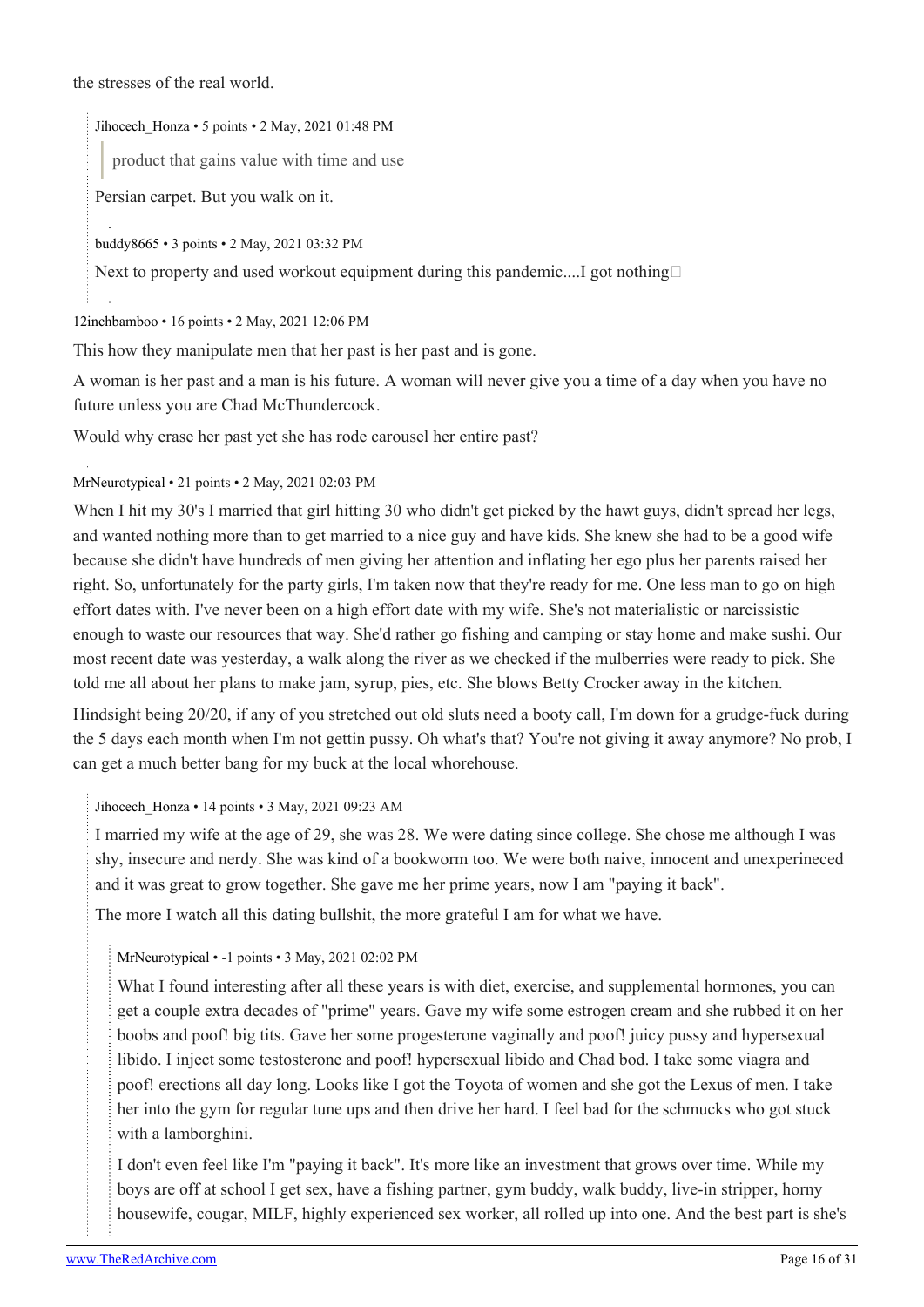just using me for my dick. Just dick, dick, dick. That's all she ever wants to do. Gets pretty cranky if she doesn't get her daily dick. Who would've thought this innocent little woman would turn into that? lol. I mean I could go fuck a ladyboy and she wouldn't care just so long as she gets some dick from me afterwards.

[deleted] • 1 point • 4 May, 2021 02:16 PM

You're a lucky man

[MrNeurotypical](https://old.reddit.com/user/MrNeurotypical) • 1 point • 5 May, 2021 12:55 AM

Thanks. You wouldn't say so if I told you about the rest of my life but I'll take what I can get.

#### [Nuclearrussian74](https://old.reddit.com/user/Nuclearrussian74) • 15 points • 2 May, 2021 10:40 AM

Poe's law makes me question if this is sarcasm or not.

[PlainTundra](https://old.reddit.com/user/PlainTundra) • 10 points • 2 May, 2021 12:30 PM

Me too. It's too obvious.

[IceCorrect](https://old.reddit.com/user/IceCorrect) • 15 points • 2 May, 2021 01:24 PM

Cons:

-more mature - borring

-priorities are different and ... before any physical contact is initiated - you need to pay for sex/intimacy -her skin isn't as clear and fit - explain in pros, height

-stress from work - more nagging after her come back from work

#### Pros:

-she has great job and makes great money - witch she will only use on herself or MAYBE buy you some useless crap witch you would never buy

-Her height prefferences have relaxed - ONLY reason this happend beacuse of her age and skin and fit from cons her market value decresed so she cant be this picky like in her early days

So we have 4 cons and 2 pros witch is actually a 0 with no real impact on you

[SylvestorTalone](https://old.reddit.com/user/SylvestorTalone) • 15 points • 2 May, 2021 12:06 PM

Maybe she's the one who needs to let the past go, as in let go of the chance she ever had with me.

You know, I legit can't tell which angle this is written from. Is this a sales pitch for why I need to marry a used up woman or a PSA announcement about the terrible deal that entails?

[asdf333aza](https://old.reddit.com/user/asdf333aza) • 15 points • 2 May, 2021 02:00 PM

If you didn't experience her during her 20s, you're basically getting a consultation prize.

Their was some kind of story in elementary school where a hen asked the 3 pigs to help back a pie. And the 3 pigs said no. So the hen backs the pie herself. And when the pie is done, the pigs come over and try to eat some of the pie. The hen tells them they can't have none since they didn't help make it.

That's basically it. Girls want you to work hard and become successful by your own and then at the end of it all they want to leech off your hard work. Girls don't want to build they just want to move in. They dont want to run the race they just want to meet you at the finish line.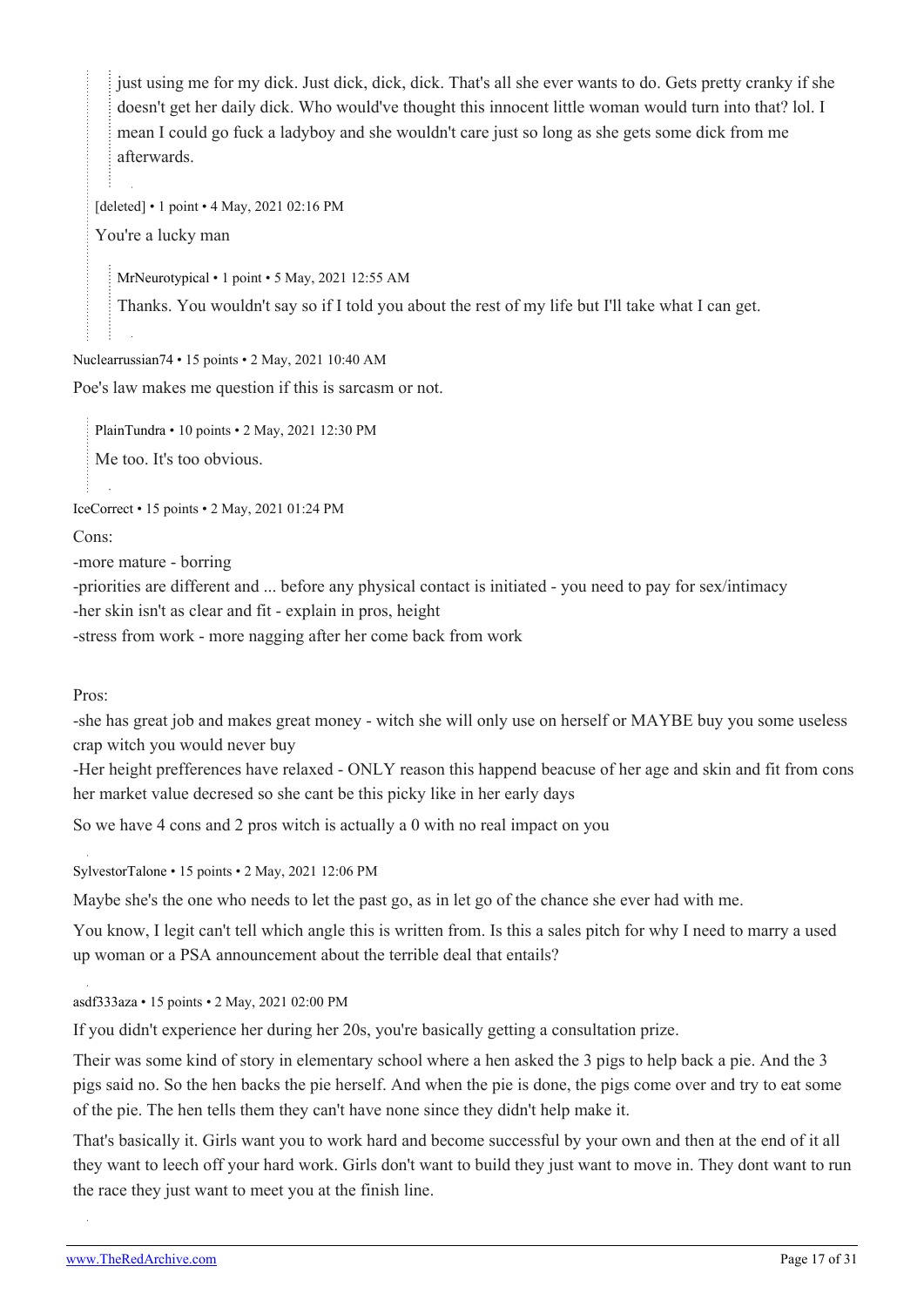She has a great job, makes great money and is a total catch

I have a great job and make great money too, so what exactly makes her a catch?

Regardless of how "looks don't matter as much now" she is, I bet my own great money she isn't looking for commitment from a guy making minimum wage.

A guy with a future doesn't want a woman with a history, its that easy.

[loneliness-inc](https://old.reddit.com/user/loneliness-inc) • 5 points • 2 May, 2021 05:43 PM

A guy with a future doesn't want a woman with a history, its that easy.

Good line.

[GreekBastardo](https://old.reddit.com/user/GreekBastardo) • 12 points • 2 May, 2021 06:24 PM

You know what pisses me of the most, mates?

Women bust our balls with the biggest bullshit ever "the past is the past, dont judge me by my gangbangs/multiple sexual partners, judge me for who I am and respect me" yet, themselves fail to respect the fact that for some men, having a woman that is very used, is a deal breaker.

Sure, your body your rules, but its also MY choice if I want to stick with a used meat or not

[deleted] • 11 points • 2 May, 2021 10:21 AM

No thanks, she can proceed to suck my left nut

[Southerndude62](https://old.reddit.com/user/Southerndude62) • 11 points • 2 May, 2021 01:38 PM

Yeah. "People mature". She has matured from a hottie into a used up dusty dry as a bone fat c\*nt, without the ability to reproduce, who's looking for a dumbazz man to wife her up so she can continue to behave like an entitled princess who can destroy his life on a whim.

[asdf333aza](https://old.reddit.com/user/asdf333aza) • 11 points • 2 May, 2021 02:02 PM

Funny how they tell you let go of the past, when they are bring the past with them in the form of stds, baby daddy drama and another man's kids for you to feed and support.

[deleted] • 3 points • 4 May, 2021 02:26 PM

Some friends recently tried to set me up with a girl. My mates girlfriend told me how this chick really wanted to meet me and how amazing she was, and that she was actually coming over to the house right now.

Then right at the very end she randomly asked me "Do you like kids?"

I replied "They're ok I suppose"

She said "Great! because she has a 1 year old boy..."

MFW

[04Liberty](https://old.reddit.com/user/04Liberty) • 11 points • 2 May, 2021 05:54 PM

"The past is the past, learn to let it go."

Sorry, but past behavior is one of the best indicators for future behavior. Several studies have confirmed that men and women who have had less than 2 sexual partners before marriage have the happiest marriages and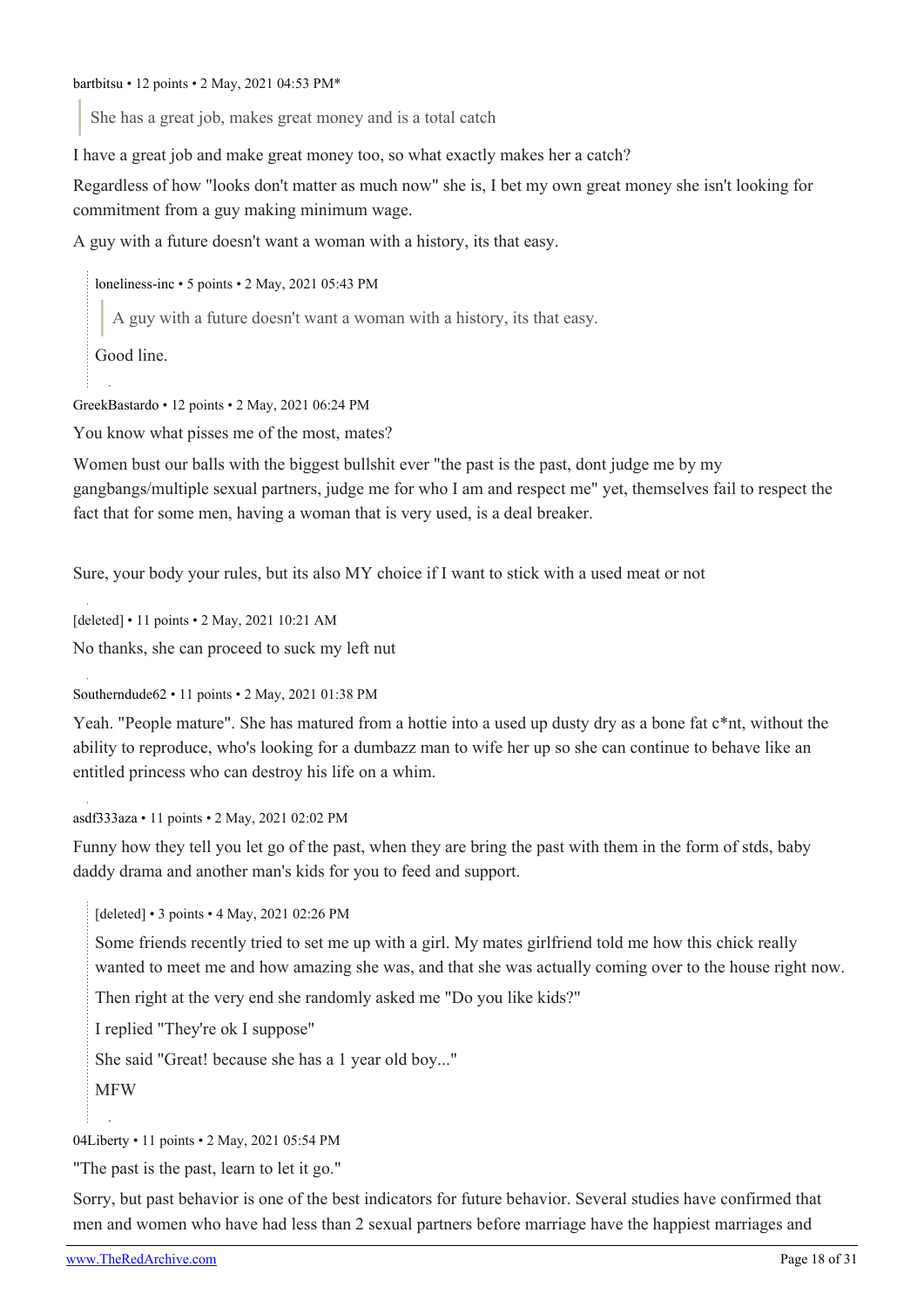lowest rates of divorce.

[masterlock35](https://old.reddit.com/user/masterlock35) • 11 points • 3 May, 2021 12:36 AM

I love how society has been consistently trying to tell men it's wrong for us to have standard and self respect. Ladies freedom to do what you want does not me you are free from judgment.

[houseoftolstoy](https://old.reddit.com/user/houseoftolstoy) • 10 points • 3 May, 2021 02:41 AM\*

The term "freedom" is often misused, this case included. Women want "freedom" to act as they want to but do not want to accept the responsibility that comes with that freedom. What those women really want is gratification, which includes not ever feeling bad about their decisions. So if you dare tell a woman you would not marry her if she slept around, you are violating her "freedom."

[A perfect Dostoevsky quote for this](https://www.azquotes.com/quote/1270333).

[masterlock35](https://old.reddit.com/user/masterlock35) • 3 points • 3 May, 2021 02:43 AM Very eloquently put

[Destroya12](https://old.reddit.com/user/Destroya12) • 10 points • 2 May, 2021 02:55 PM\*

This aging bitch can scarcely contain her contempt for the very men she is demanding date her. She can't even pretend like she doesn't feel like she came from royalty and is lowering herself to the filthy peasants she wouldn't have even spit on just a couple years ago.

I don't understand how she even thinks this makes sense. She acknowledges she doesn't look as good as she used to but she demands more effort from men, with her one concession being that she doesn't discriminate against height as much as she used to. Yippe. Something that men have no control over is not being judged as harshly as it used to be. Oh boy be still my beating heart. And in return for such mercy now I have to put up several "high effort dates," which I can only assume translates to "very expensive dates." I have to work for the sex that men just a couple years ago got near instantly, and with a hotter version of her.

This bitch is the equivalent of Netflix doubling prices but cutting half their catalog. Raise prices, offer less in return. GTFO

[deleted] • 5 points • 4 May, 2021 02:29 PM

I have to work for the sex that men just a couple years ago got near instantly, and with a hotter version of her.

STONKS!

[TungstenAlchemist](https://old.reddit.com/user/TungstenAlchemist) • 11 points • 2 May, 2021 11:53 PM

"Wait until after she rejects you in your prime & makes you wait 10 years for a chance to date her while she was being a cum dumpster for other men, then attempt to date her" -lmao that's a tutorial on how to waste your 20s only to get cheated on in your 30s & lose custody of your children & half your assets through divorce. Any women who behaves like this is a disloyal whore & will always be. Learn to identify & avoid scumbag women like this

[CondensedBemusement](https://old.reddit.com/user/CondensedBemusement) • 10 points • 2 May, 2021 02:50 PM

Nope. Because she hasn't LEARNED.

She's still demanding. She's still entitled. She still thinks she gets to set all the terms, make all the rules, and it's up to us to 'man up'.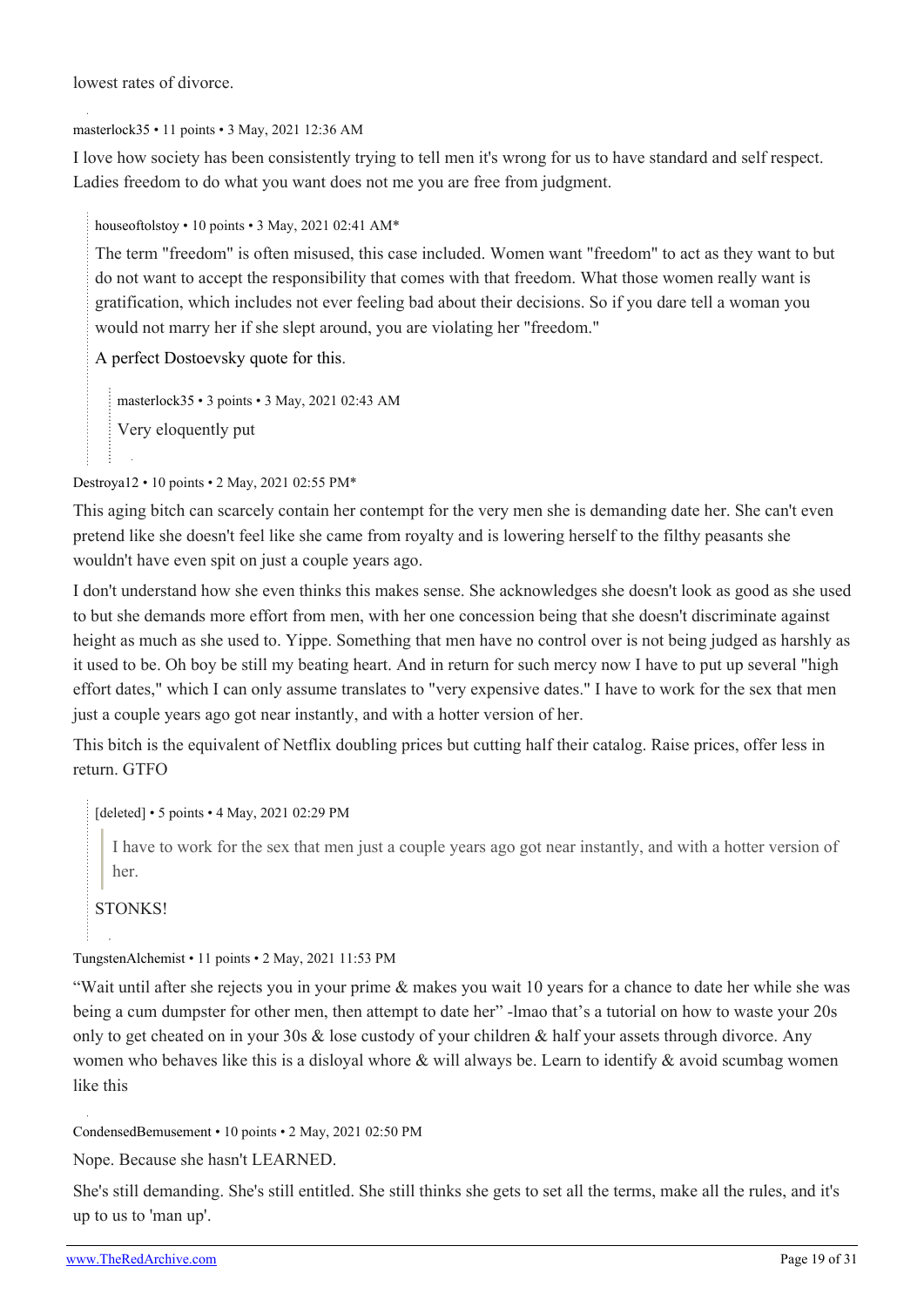But that shit doesn't apply ... because if she was, we wouldn't be seeing you (whoever you are) trying to convince men to give her a chance.

She had her chance. She chose to be shallow and self-absorbed. She chose the guys who made her **tingle**, never thinking that those guys were never going to be a long term prospect.

Now she's discovered that the guys who make her tingle are all able to get younger women (in your own words) whose skin is clearest, are in their best physical shape, with their youthful energy at their peak. Because the dynamic has changed and now it's the women who are competing.

She made her choice. She chose like a child with no care for the future. Now the future is here ... and she doesn't get to walk back her choices.

[Obnoxiousjimmyjames](https://old.reddit.com/user/Obnoxiousjimmyjames) • 9 points • 2 May, 2021 06:54 PM

Why does anyone want a relationship anyway?

How many truly happy married men do you know?

How many married men are focused on the satisfaction and joy of their loving wife and family vs the absolute focus on their children while their wife becomes more and more of a roommate?

How many couples are still together because a divorce is just too costly, especially for the man?

As a hetero male who has NEVER been single for more than 1 year since the mid 90's (and is single now) I regret wasting so much of my energy and resources on so few relationships that deserved it; I should have placed far more focus on myself. Now, I have no children, no GF, and I couldn't be happier. My last 2 attempts at dating were awful. The women were well past their prime and insufferable with their demands.

I'm going to do what I should have done decades ago: focus on myself.

If a woman comes along and she piques my interest? Fine. But I've absolutely stopped looking and it feels so fucking liberating.

I recommend trying it.

vtec • 7 points • 2 May, 2021 10:11 PM this is why i tell dudes to just stay trickin.

[grahamcookiefart](https://old.reddit.com/user/grahamcookiefart) • 10 points • 2 May, 2021 07:25 PM

Reading things like this is aggravating. So you're saying "she's fatter and uglier, has become loose over years of promiscuity, b\*tchier due to work, has money she won't spend on you and even HIGHER standards".

Many women in the west are so full of it.

vtec • 9 points • 2 May, 2021 09:57 PM

man, i was having a really hard time when i was young. had a hard time getting a career started (despite sending out 1000s of resumes) and didnt have alot of friends and not much luck with women. things are very different for me now (i work at a f500 bank and make 6 figures lol)

maybe she should get a time machine and go back in time and tell herself to knock off the shenanigans

[GoMake\\_me\\_a\\_sandwich](https://old.reddit.com/user/GoMake_me_a_sandwich) • 7 points • 2 May, 2021 12:51 PM

And... THATS YOU!

[DarthBroker](https://old.reddit.com/user/DarthBroker) • 2 points • 22 May, 2021 02:02 AM

Every time I read something like this, that's what I think of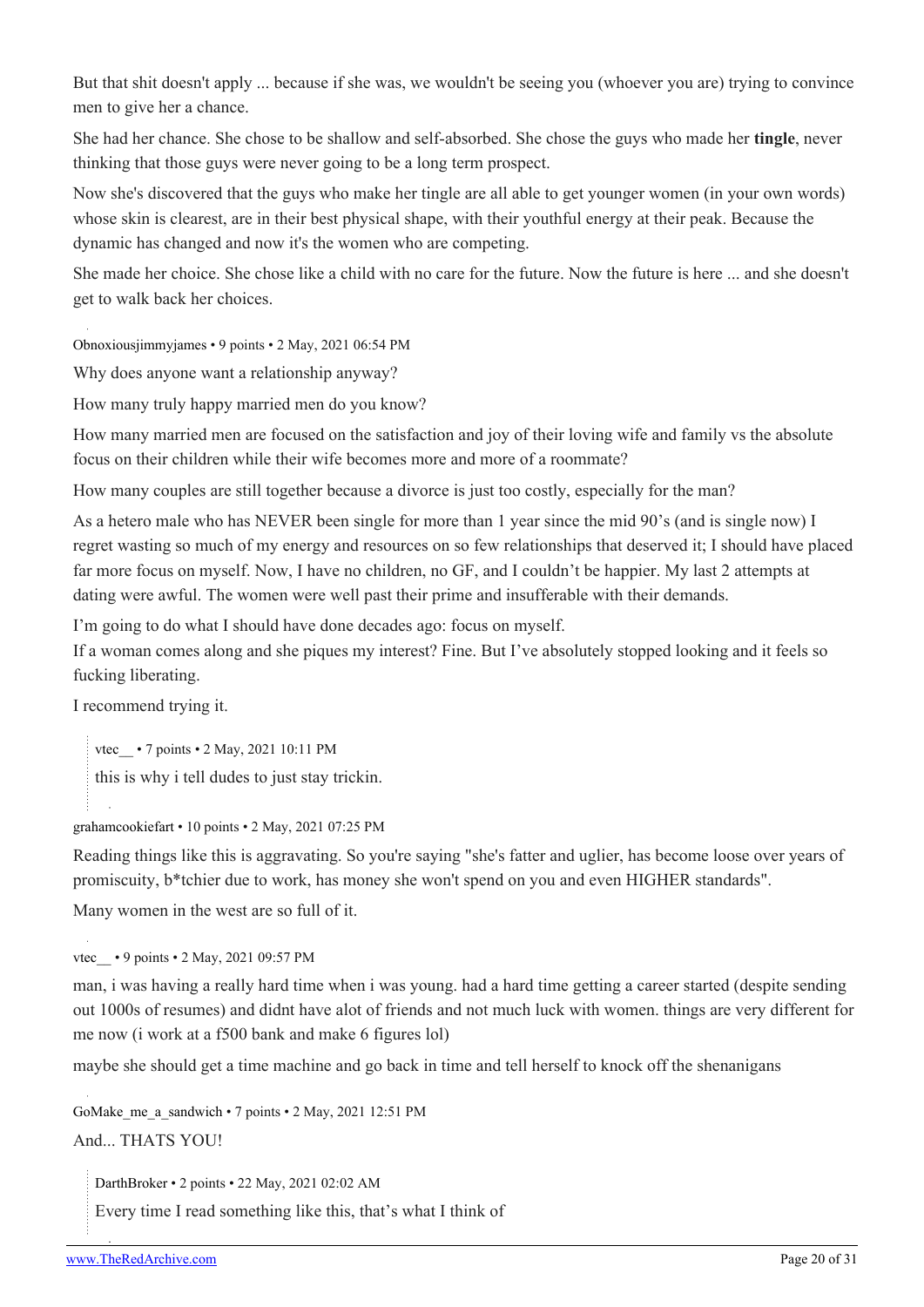[againstplutophobia](https://old.reddit.com/user/againstplutophobia) • 6 points • 2 May, 2021 02:09 PM

Eh, let's just be friends, ok?

[Scantraxx12](https://old.reddit.com/user/Scantraxx12) • 1 point • 2 May, 2021 10:47 PM With benefits

[Aldabruzzo](https://old.reddit.com/user/Aldabruzzo) • 5 points • 3 May, 2021 04:03 PM

When she was dumbest, her social life excluded most men, she was hot, and had all the energy in the world to bounce on cock, she didn't want you.

So what? You have money now, and she needs it. Get over it and get your checkbook out. Be mature about it, asshole, and make yourself useful to the banged out whores who need money.

She's approaching her 30s now. She's used up. She's more cynical and jaded now. Her priorities are different, but she still doesn't prefer you. If she could have gotten Chad to wife her up, she wouldn't even have looked at you. The only reason she is looking at you is because the hot guys don't pay attention to her anymore. She will not just sleep with you. Now, she demands you spend money on her, as if this is some kind of mark of desirability. It isn't - it's a demand for free shit and for tribute, before you get anything.

She's banged out and got some miles on her - so what? Her money and great job are cool, but you won't see any of that money. Which raises the question - if she makes great money and has a great job, what does she need you for ? If she makes great money, why is she demanding that YOU pay? Why isn't she spending some of that money on you?

The past is the past. You need to look into it. She's ready to settle for your boring beta ass. Nice and stable = boring and ready for utility. Don't do it. Find out about the past and ditch the bitch.

shru Kay • 4 points • 2 May, 2021 02:19 PM

This has got to be sarcasm/troll post/satire/etc.

[GrannyLesbian](https://old.reddit.com/user/GrannyLesbian) • 5 points • 2 May, 2021 04:57 PM

**You need to be at least 6'4 and making 150k.**

**Anything below that you are a LVM**

**Don't even get me started if you smoke weed, eat meat, aren't a feminist and you better not watch any porn except Bridgerton...**

Jihocech Honza • 3 points • 3 May, 2021 09:36 AM NO exceptions!

#### [GnomonA](https://old.reddit.com/user/GnomonA) • 4 points • 3 May, 2021 01:20 AM

Classic gaslighting at it's finest. It's always so fascinating to find out that other people's issues are your responsibility. And, not only are you obligated to withhold judgment of their 'mistakes and misspent years of just having fun', they have the audacity to call into question your own morals for not automatically forgiving them theirs. The unspoken nature of the truth that there is an entire gender that is incapable of accepting any sort of criticism for their actions while simultaneously heaping criticism on the other at any and every opportunity is almost funny. The assumption is that men can take it and women can't. When looked at in this light the current state of gender relations all the sudden makes perfect sense. But don't you dare say it out loud.

[houseoftolstoy](https://old.reddit.com/user/houseoftolstoy) • 6 points • 3 May, 2021 02:37 AM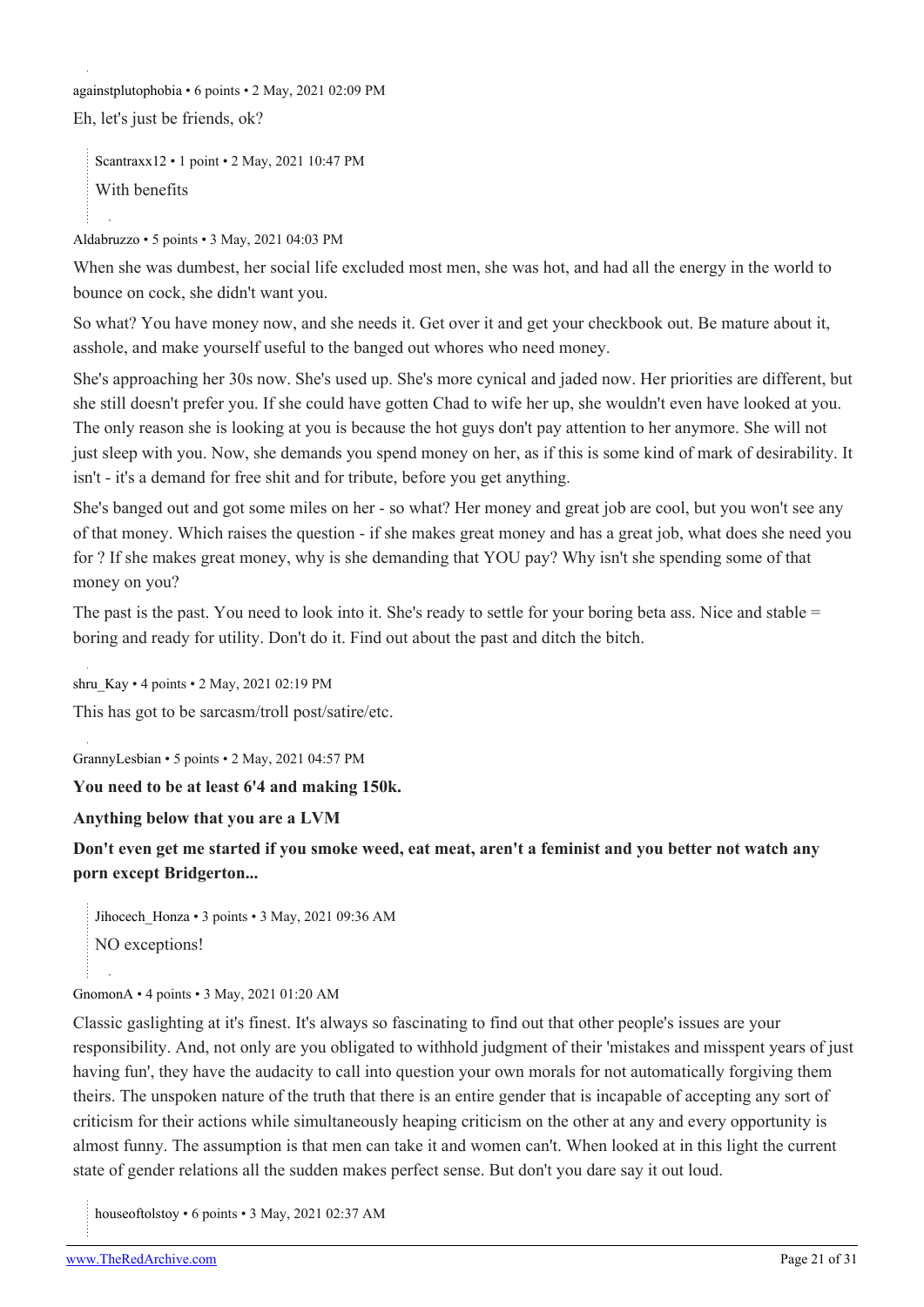Regarding forgiveness, I would argue that it requires genuine repentance to be present for the one seeking forgiveness. When I hear the description of a woman like this, I do not see a woman who is remorseful for how she previously treated the type of man she is now targeting, but rather just dislikes the consequences of her actions without any regret.

Also, forgiving someone does not mean you have further obligations to cater to their future desires. If I had a friend who owed me 1000 dollars but was unable to pay me back, I can choose to forgive that debt. If he again asks me for more money, I can then choose not to lend him more without contradicting the previous forgiveness. What this post asks for is a shielding of consequences for women who did as this woman did. That is, you just pretend that there is no reason for you to not want a woman who expected you to wait your turn until she spent her youth and beauty on other men.

#### [Mister\\_McDerp](https://old.reddit.com/user/Mister_McDerp) • 5 points • 3 May, 2021 09:44 AM\*

She has a great job, makes great money

sadly not what most men care about though...

Legit, every genuine (or well faked) smile the cashier in the supermarket gives me is more interesting to me then 100k on a woman's income.

Edit: Found the post, found the poster. OP is imho ironically pretending to be a simp. Probably avid reader of this sub.

[kiaeej](https://old.reddit.com/user/kiaeej) • 4 points • 2 May, 2021 12:50 PM

Lol. Give nothing to people who wouldnt have given anything to you back then.

#### [asdf333aza](https://old.reddit.com/user/asdf333aza) • 4 points • 2 May, 2021 02:06 PM

Your value is going up, and hers is going down. When she is in her 30s with jowls looking bitter and old, you will be in your 30s with a full beard, a strong body and smelling like a lumber jack. By the time a women hits 30, she had lost 90% of her ovarian reserve. 90%. Literally more than half of her eggs are gone. She's a declining asset by age 30, and you as a man at the same age aren't even middle aged yet. Men can produce viable sperm well into their 70s and 80s. While she at 30 is already on her last leg.

[coke501](https://old.reddit.com/user/coke501) • 3 points • 3 May, 2021 12:54 PM

Before you had to be  $6'2$ + now she just wants a man to be her height or taller

Yeah, if she's 6´ herself. If she's smaller he still would have to be 6´0+

Her self esteem is higher

Sure it is. That's why she uses enough filter to clean the sewage of Los angeles

Before she would sleep with a mean she just met

#### That's correct

Now, she requires several high effort dates

That's because the men she fucked before stopped dating her. And she finds the men willing to date her now really disgusting (one reason for that is that these men are willing to date her and she deems herself worthless compared to her youth) so she makes them jump through hoops hoping they'll give up.

She has a great job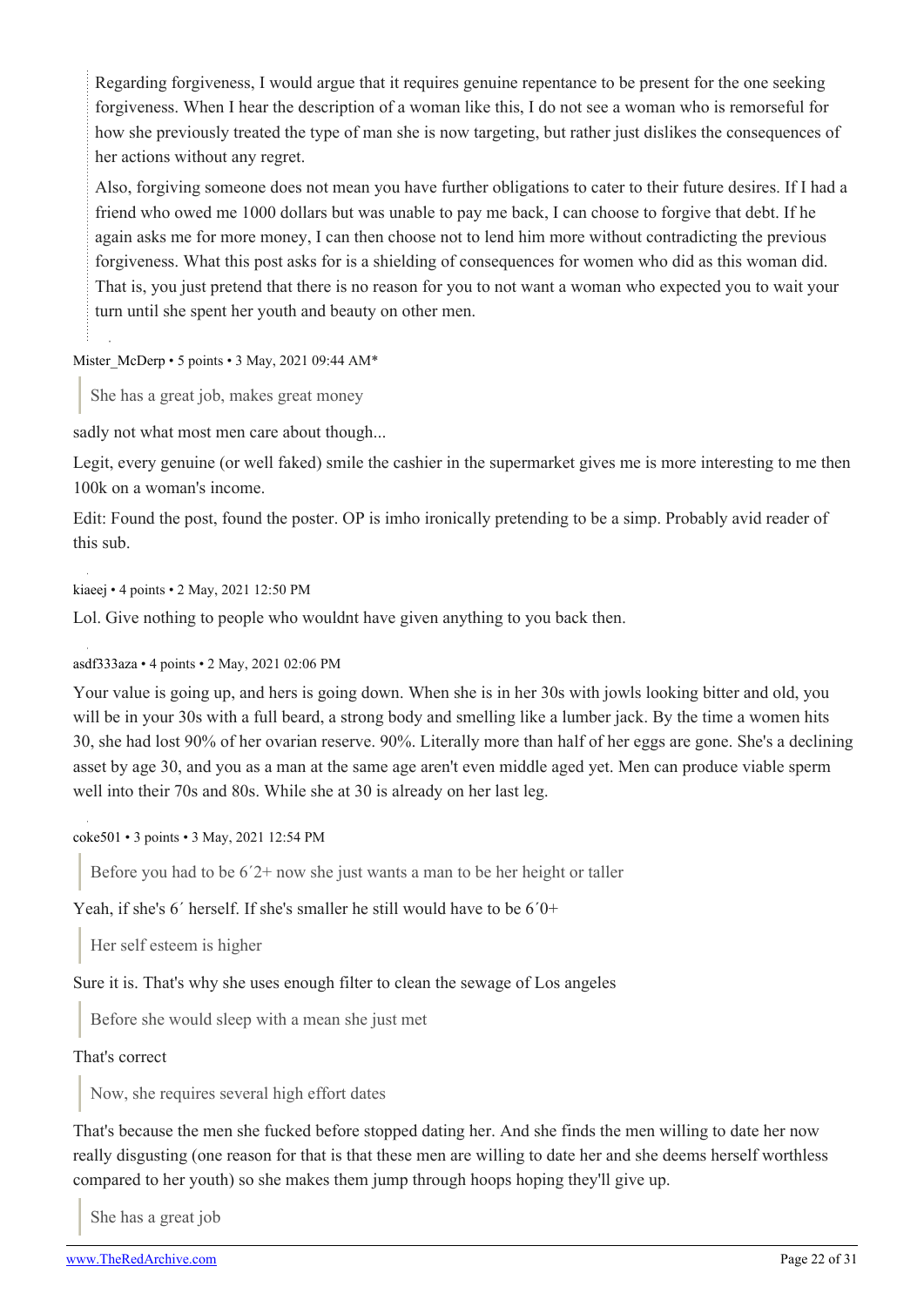#### meh

makes great money

# meh

and is a total catch

You sure that follows? Sounds like a non sequitur.

The past ist the past, learn to let it go.

We do. In her past we would have wanted her. We let that go, we don't want her anymore.

And in the past, generally, there'd have been man who would have given her a chance despite all of the above. But that past is coming to an end too.

We'll watch her and her cats in the rear view mirror. Good luck with that.

[Rockbottom503](https://old.reddit.com/user/Rockbottom503) • 4 points • 3 May, 2021 05:38 PM

In a nutshell; you weren't worth her time in her prime. You still wouldn't be worth her time if she was still in her prime HOWEVER she's several shades less attractive now, you lucky boy! She wants you as long as you still treat her like she is in her prime and ignore the fact she isn't.

Fuck that - for every woman like this, 2 hot girls actually entered their prime.

[SeeBeyond1983](https://old.reddit.com/user/SeeBeyond1983) • 5 points • 4 May, 2021 09:23 AM

Its a nice offer, they done playing, i got to chill by myself for 38 years, il just stick with what i know best.

[CyberSmith34](https://old.reddit.com/user/CyberSmith34) • 3 points • 2 May, 2021 12:46 PM

Is she trying to sell all the hoops, you would need to jump through now, as features?

[houseoftolstoy](https://old.reddit.com/user/houseoftolstoy) • 2 points • 3 May, 2021 02:53 AM

A good way to put it. Those hoops are only worth jumping through if they are consistent, where *every man before you* has also had to to that. That is, if she should not be charging more for what she previously gave away for less.

Whether or not you think those hoops are really worth it, the deal is worse for any future man.

[FJackxd](https://old.reddit.com/user/FJackxd) • 3 points • 2 May, 2021 01:20 PM

Holy fucking which mf wrote this XD but more importantly who the fuck would read this and \*oh yeah, that makes sense"

Jihocech Honza • 3 points • 2 May, 2021 01:29 PM

At this stage of life, I would prefer porn, videogames, hobbies and investments.

Dag at 4m58s is me:<https://www.youtube.com/watch?v=xycEjLw2Fuw&t=344s>

[Svartanatten](https://old.reddit.com/user/Svartanatten) • 1 point • 6 May, 2021 06:00 PM

I love Dag!

[SnuSnuClownWorld](https://old.reddit.com/user/SnuSnuClownWorld) • 3 points • 2 May, 2021 03:13 PM

good idea lady!, as men we should leave all those women in the past and focus on the next generation instead!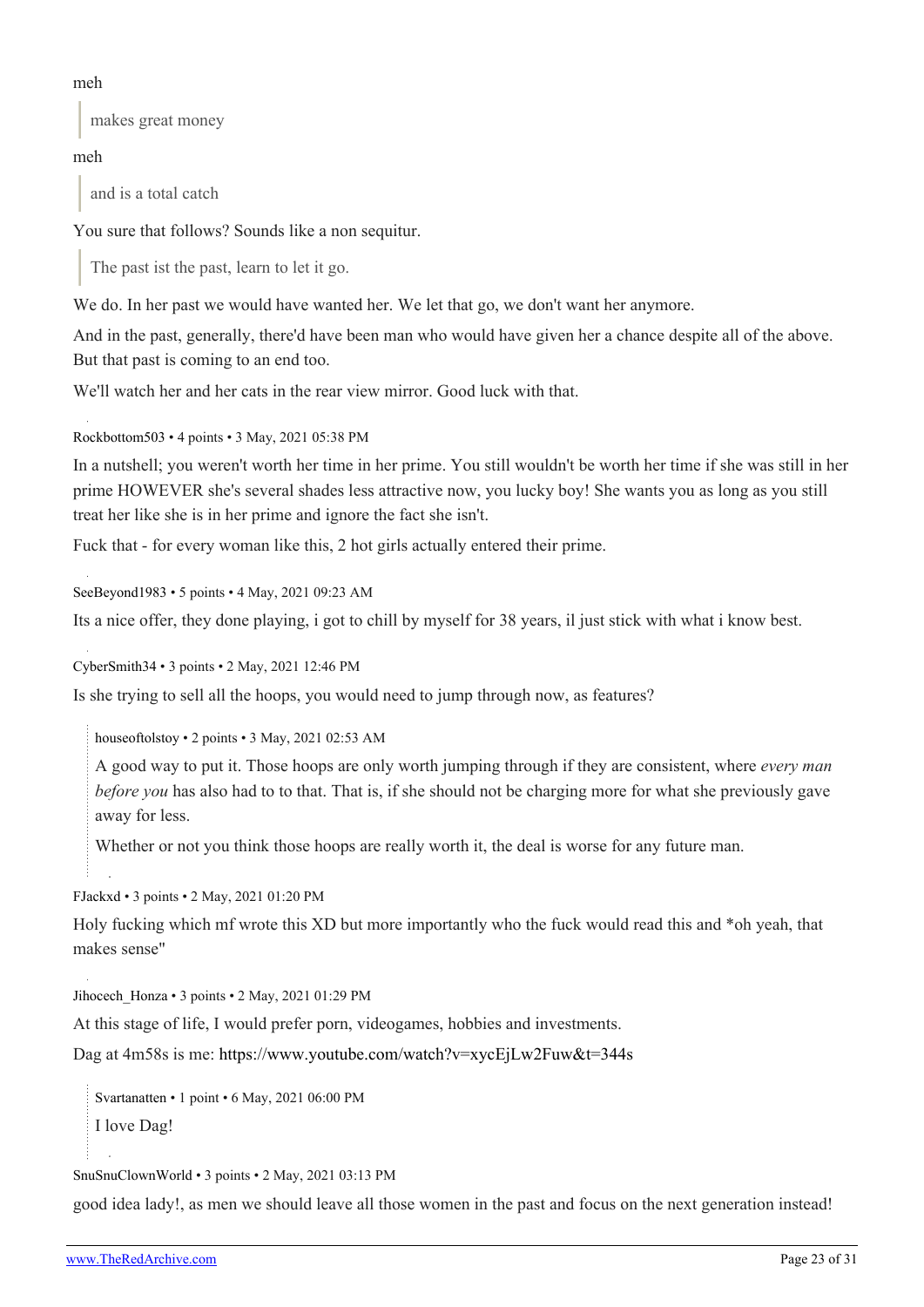enjoy your boxed wine and litter of cats.

[hytreddit](https://old.reddit.com/user/hytreddit) • 3 points • 2 May, 2021 04:19 PM

Do i misunderstand the argument of expensive dates as in the past she opened her legs to chad and Tyrone but now she close her legs till someone come with money, but it's already opened so it no longer matters

[TheRabid](https://old.reddit.com/user/TheRabid) • 3 points • 2 May, 2021 06:17 PM

People are absolutely free to ride the CC in the 20s and at any point of their life. You go girl! What's the problem?

In return, others are absolutely free to not have long term relationships with those people and also ride them (as the others rode the CC). Everyone gets to make a choice.

[thefilthyhermit](https://old.reddit.com/user/thefilthyhermit) • 3 points • 2 May, 2021 07:24 PM

If I wasn't good enough for her back then, why is she good enough for me now?

[DrDog09](https://old.reddit.com/user/DrDog09) • 3 points • 2 May, 2021 09:59 PM\*

Yeah kinda like my first car, fat ass (bench seat), wrinkled (rust spots), high consumption (V8 engine), opinionated (burns oil). No thanks.

But I did like the car for all it faults. We took the road together which is more than I can say for many women.

Emotional Penalty • 3 points • 2 May, 2021 10:36 PM Holy fuck that is just insulting.

#### [houseoftolstoy](https://old.reddit.com/user/houseoftolstoy) • 3 points • 3 May, 2021 02:28 AM

That title is the exact reason why so many men are not convinced to accept such a woman when she is now has less to offer a man. The fact is, she could have not only had the same sort of man she now will accept when younger, but he would in turn be willing to appreciate her for decades to come. Yes, the wall will be there for all women but a good man who was appreciated when you were both in your 20s will show more appreciation in return for years to come (the marriage must have solid foundation for this to work).

The past is not "just the past," it is highly indicative of who she really is. You show who you really are when you have the greatest amount of power. If she chose to use that youth and beauty for sex with the hottest guy that was almost certain not to commit, it shows no maturity and growth on her part if she looks at you as her bailout plan when she can no longer get the kind of guy she slept with before. If she did not want me when she had the greatest potential to choose, she did not really want me at all.

If this is trying to convince men to wife up the type of woman who would not give you a real chance when she was 20, it does not convince me one bit to want to wife her up.

[deleted] • 3 points • 4 May, 2021 02:46 PM

The fact is, she could have not only had the same sort of man she now will accept when younger, but he would in turn be willing to appreciate her for decades to come.

The irony is delicious!

#### [pavlovslog](https://old.reddit.com/user/pavlovslog) • 3 points • 3 May, 2021 10:39 AM

Not sure if that was actually posted on fds, but if it was it's crazy out of touch. Setting everything else aside, like 90% of their disqualifies have to do with aspects of someone's life that are directly connected to their own past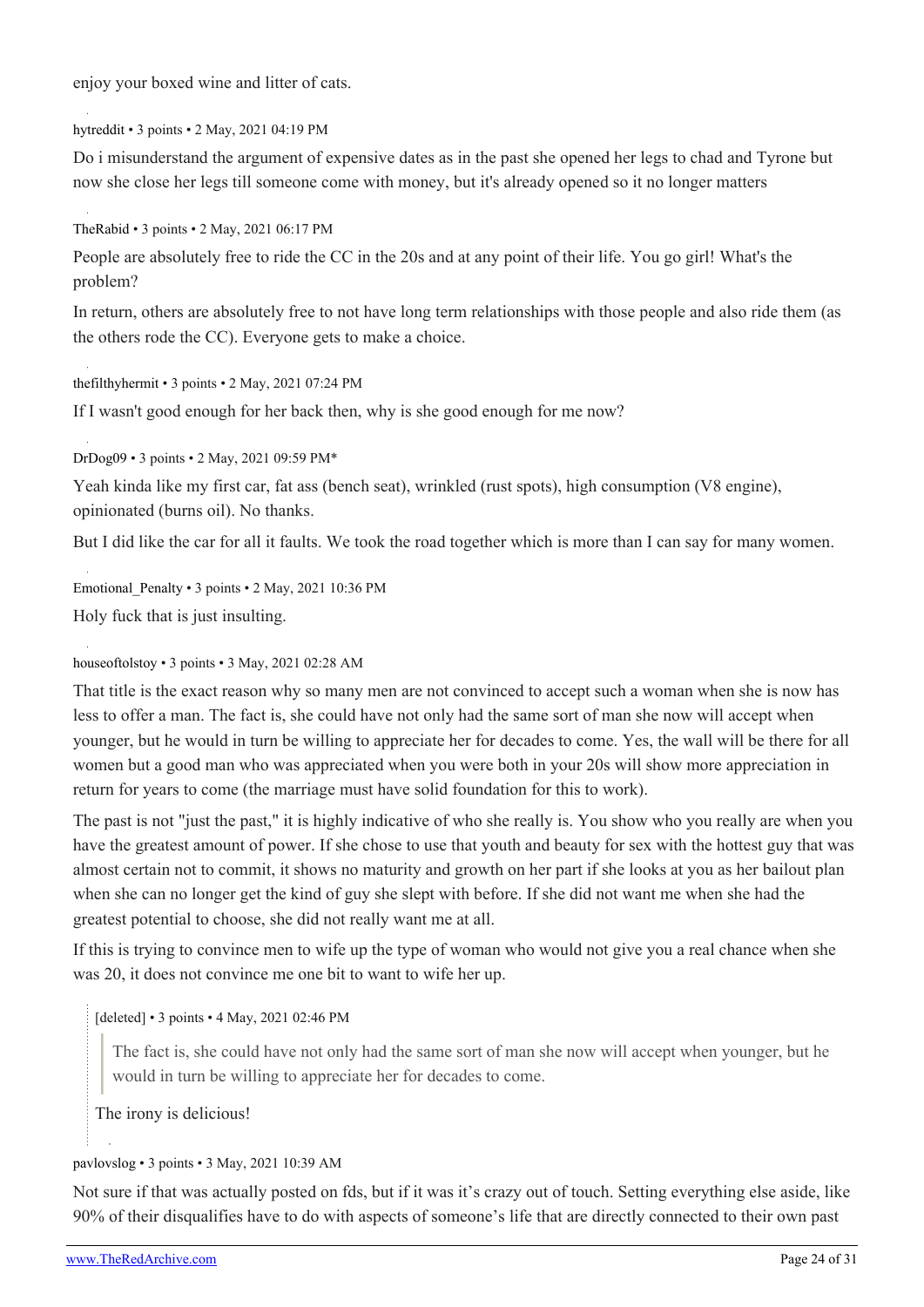and where they are now.

Things like owning a home, health / fitness, career / money, if they already have kids or not, if the date is sufficiently executed to fawn over her before anything is really known about each other, etc etc.

And people def change, but people who go through a true maturation let their actions speak for themselves. They don't have to huddle with others in the same boat to develop a strategy that allows them to put on an act that makes it appear as if they've matured and learned from life, when in reality they're just looking for the best way to use the same tired tactics that failed before so they can fool or pressure someone else that's lonely or in a vulnerable plate into giving them everything in exchange for nothing new and an unequal partnership that started off with selfishness, misdirection, and entitlement.

That girl she's writing about may have changed. She may be the best thing for that same guy she ignored before. But if she's still stuck on the idea of having to convince him things are different it's because she's still acting in a way that demonstrates she really hasn't changed and she still believes that her words will speak loud enough that he'll forget about her ongoing actions instead of just acting like an adult and showing first hand what she shouldn't need to say.

[Enough-Staff-2976](https://old.reddit.com/user/Enough-Staff-2976) • 3 points • 3 May, 2021 02:27 PM

FDs is for fat, old, ugly sluts that want to wish away abortions, babies, and body counts. The facts that old sluts gravitate to it says it doesn't work. It pop psychology. It's the Thigh Master of a workout routine.

[Aldabruzzo](https://old.reddit.com/user/Aldabruzzo) • 3 points • 3 May, 2021 03:58 PM

He didn't want to marry you when you were 25

When his cock was hardest and he could have any woman he wanted, he pumped and dumped you, and doesn't want you now.

So what? Don't get caught in that. Grow up. Get over it. Move on. Pick someone else.

[Vespasians](https://old.reddit.com/user/Vespasians) • 2 points • 2 May, 2021 12:33 PM

Few things ever stay in the rear view mirror...

[Frequentbadideas](https://old.reddit.com/user/Frequentbadideas) • 2 points • 2 May, 2021 12:38 PM How bout no...

[Randallsixx13](https://old.reddit.com/user/Randallsixx13) • 2 points • 2 May, 2021 01:39 PM

This is terrible marketing. Apply this to a used car and you'll soon see why walking is better.

[Fun-Transition-5080](https://old.reddit.com/user/Fun-Transition-5080) • 2 points • 2 May, 2021 01:47 PM

This may just be one of the finest pieces of satire I've read in some time.

[ronoda12](https://old.reddit.com/user/ronoda12) • 2 points • 2 May, 2021 01:58 PM

 $\Box$  all she will get is another pump and dump sent back to her tiny apartment with cats

[asdf333aza](https://old.reddit.com/user/asdf333aza) • 2 points • 2 May, 2021 02:05 PM

Sorry you wasn't good enough for me when I was at my peak, but now that I'm lower on the totem pole, I think you and me would be a good match.

[asdf333aza](https://old.reddit.com/user/asdf333aza) • 2 points • 2 May, 2021 02:07 PM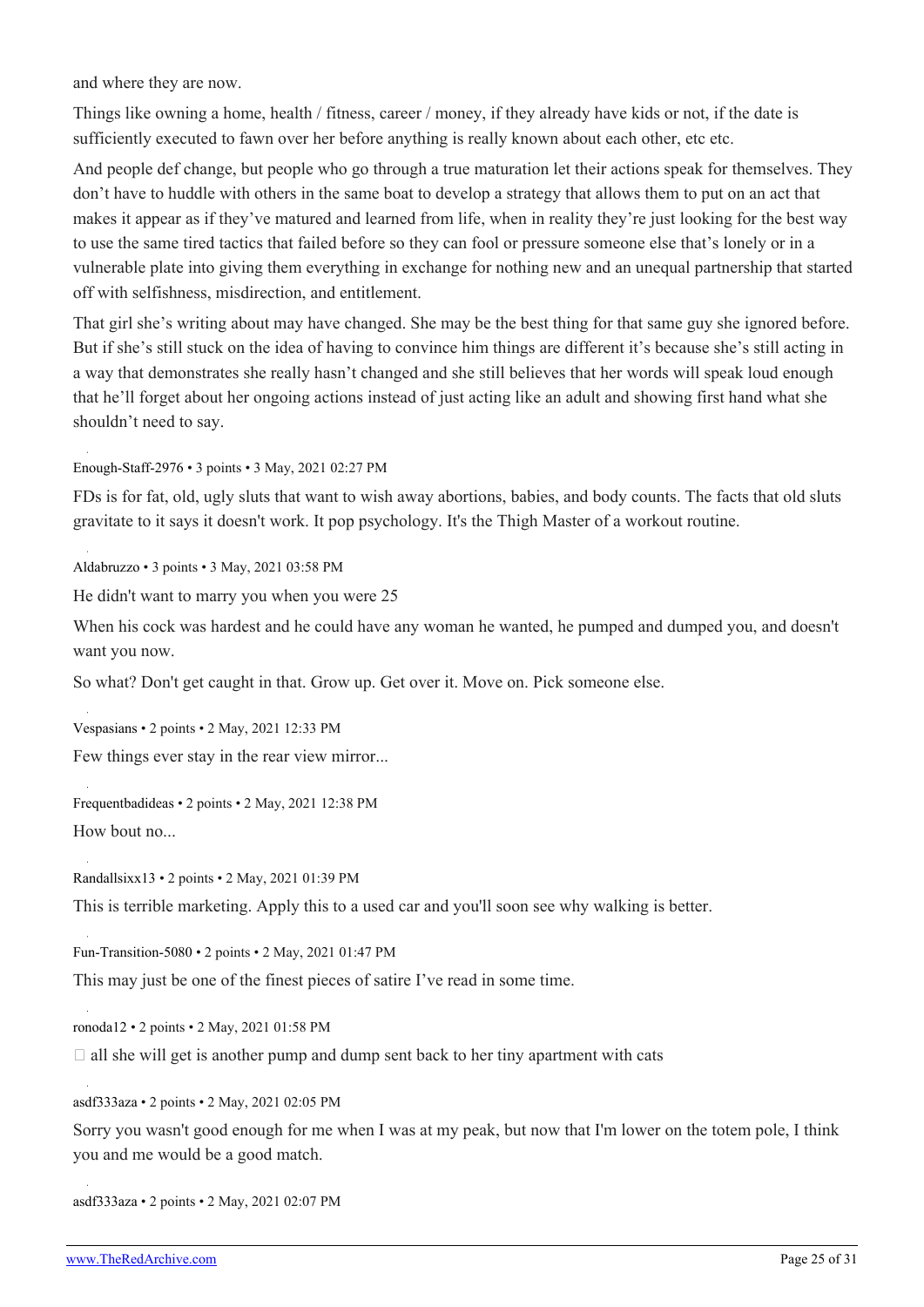Don't forget to mention how YOU will likely have to sell out 10s and thousands of dollars for the invitro fertilization she is going to need thx to her putting off child bearing so long and all the dmg she has done to her body over the last decade "living her best life", while you was grinding to make something of yourself

[taavidude](https://old.reddit.com/user/taavidude) • 2 points • 2 May, 2021 02:12 PM

It's always the men's fault. It's never her fault for being an idiot when it came to dating.

[BlinkBuster](https://old.reddit.com/user/BlinkBuster) • 2 points • 2 May, 2021 03:14 PM The DEFENSE of immaturity is "grow up"? This is unintentional comedy gold.

[buddy8665](https://old.reddit.com/user/buddy8665) • 2 points • 2 May, 2021 03:23 PM That silly woman has issues...If I was not good enough for said woman then, I'm not good enough for her later on after I've become a "HVM".

[MastermindX](https://old.reddit.com/user/MastermindX) • 2 points • 2 May, 2021 03:40 PM

Why it was okay if she was not interested in me *then*, but it's wrong if I'm not interested in her *now*? That's quite hypocritical.

[cryptotelemetry](https://old.reddit.com/user/cryptotelemetry) • 2 points • 2 May, 2021 03:41 PM

A leopard doesn't change it's spots.

[frankmarlowe](https://old.reddit.com/user/frankmarlowe) • 2 points • 2 May, 2021 03:47 PM

That writer's projecting so hard she belongs in the back of a classroom.

[TheTastelessBatman](https://old.reddit.com/user/TheTastelessBatman) • 2 points • 2 May, 2021 04:38 PM No

[Bing\\_Bang\\_Bam](https://old.reddit.com/user/Bing_Bang_Bam) • 2 points • 2 May, 2021 06:22 PM Nasty old hags who missed the point and the boat.

[TheApricotCavalier](https://old.reddit.com/user/TheApricotCavalier) • 2 points • 2 May, 2021 06:29 PM That doesnt sound like a good deal

[starkfuture](https://old.reddit.com/user/starkfuture) • 2 points • 2 May, 2021 07:34 PM

The one question I have is, why should I care?.

These are all her problems and excuses. I don't have to suffer whores, fools and their choices.

[AkaSoldier](https://old.reddit.com/user/AkaSoldier) • 2 points • 2 May, 2021 08:08 PM Satire, unless source proves otherwise

[deleted] 2 May, 2021 08:17 PM

#### [permanently deleted]

[houseoftolstoy](https://old.reddit.com/user/houseoftolstoy) • 4 points • 3 May, 2021 03:08 AM

No one is claiming there is any entitlement but you. Men here saying they would not date a woman who a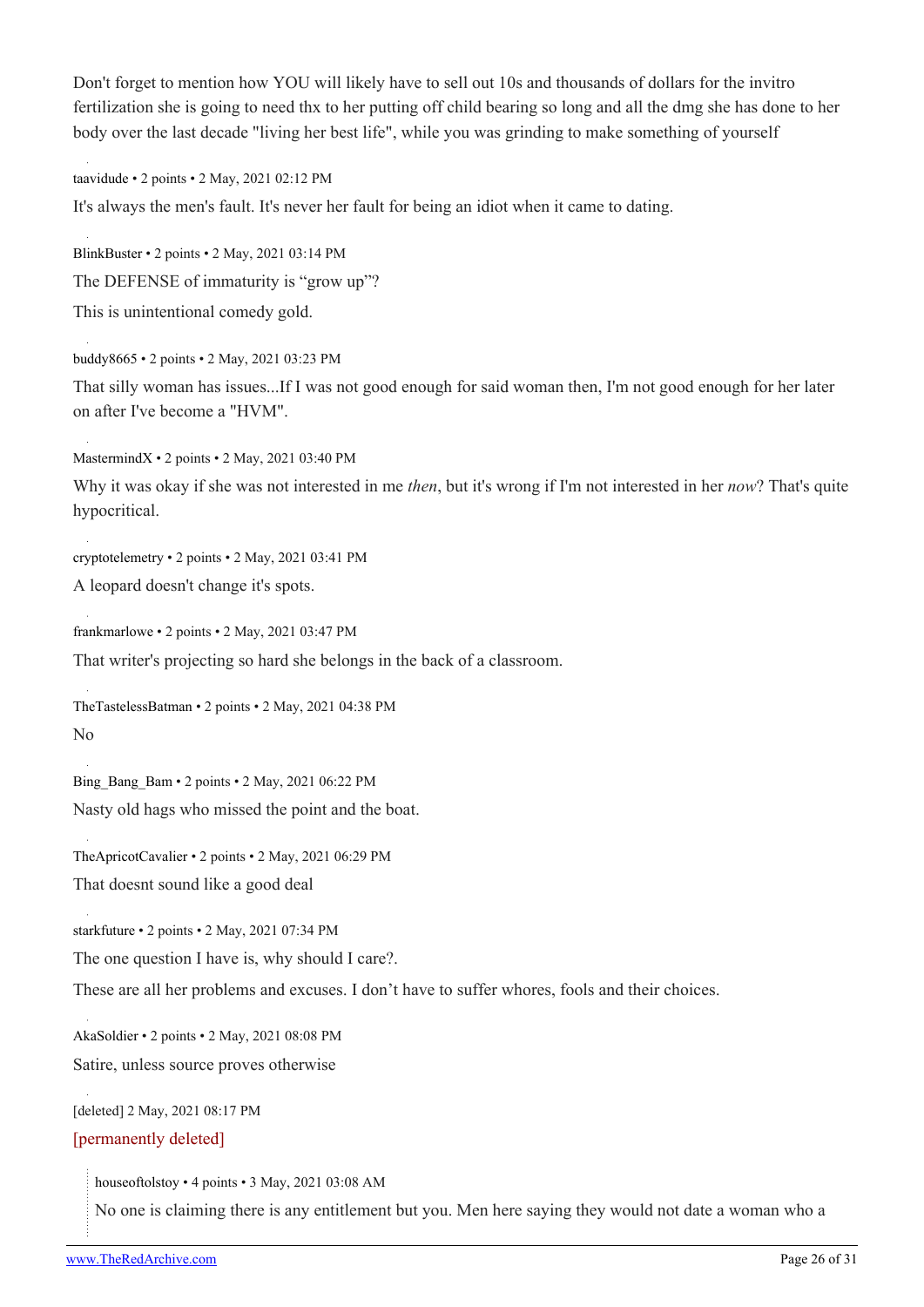decade earlier would have outright rejected them is just them stating their own standards. Many men are just fine being single rather than being with a woman who did not really want him but rather sees him as a safety net.

If a man will only commit to and marry a woman who is chaste/virginal and submissive it his his right, as marriage has become a worse deal for men thanks to the current divorce laws and family courts. Any man that still wants to be married in this day and age should demand that, as he is being asked to risk much of himself with such an arrangement. If that means he cannot find a woman to marry, then so be it. Better to not marry than to narry wrong.

[Aldabruzzo](https://old.reddit.com/user/Aldabruzzo) • 3 points • 4 May, 2021 03:25 PM\*

Yes.

If I am being called on to give a woman access to my resources into perpetuity, and be expected to support her, and toss my body onto society's gears, and toss myself into the path of a bullet for her, if I'm to lay down my life for her and spend my entire working life footing the bill...

Then she is expected to bring what I want, be what I want, do what I want, and go where I want when I want. We will be doing things my way. If I'm paying for it, we're doing it my way. If you want my shilling, you will by fucking God dance to my tune.

I'm calling the shots, because it's my billiards table in my house.

We're playing ball how I want, because it's my ball, my court, and my property.

You'll dance how and when I want, because it's my stage and I'm the one paying for the lights.

You don't like that? Do your dance on someone else's stage. Get someone else to pay for it. Get someone else to do it your way. Get your own pool table, house, ball, and court. These are mine.

Or make your own money and pay for it yourself.

Your choice. What's it gonna be?

See, this is why men won't do this anymore. This is why men won't work for a wife and kids. This is why men won't get up and drag their asses to jobs to support others.

Because men don't want to support mouthy, lippy, entitled, ungrateful bitches. Because men don't want to live in a situation where they have no say over what happens in their own homes THAT THEY FUCKING PAY FOR. Because men don't want to receive demands for provision and then be questioned about how they provide. Men don't want to hear about how the used white beemer isn't good enough because she wanted a new red one.

Fuck that bullshit.

[Typo-MAGAshiv\[](https://old.reddit.com/user/Typo-MAGAshiv)[M](https://theredarchive.com/r/WhereAreAllTheGoodMen/about/moderators)] • 2 points • 3 May, 2021 01:14 PM

That dumb bitch wasn't worthy of that much effort, and is now banned.

[houseoftolstoy](https://old.reddit.com/user/houseoftolstoy) • 2 points • 3 May, 2021 04:32 PM

While it might burn others out, I thrive on the effort in these sort of things. It sharpens my mind. Maybe I should stop doing it to encourage less of it.

[deleted] • 1 point • 4 May, 2021 02:43 PM

Now if we could only make it mainstream!

[Raracath](https://old.reddit.com/user/Raracath) • 2 points • 2 May, 2021 09:50 PM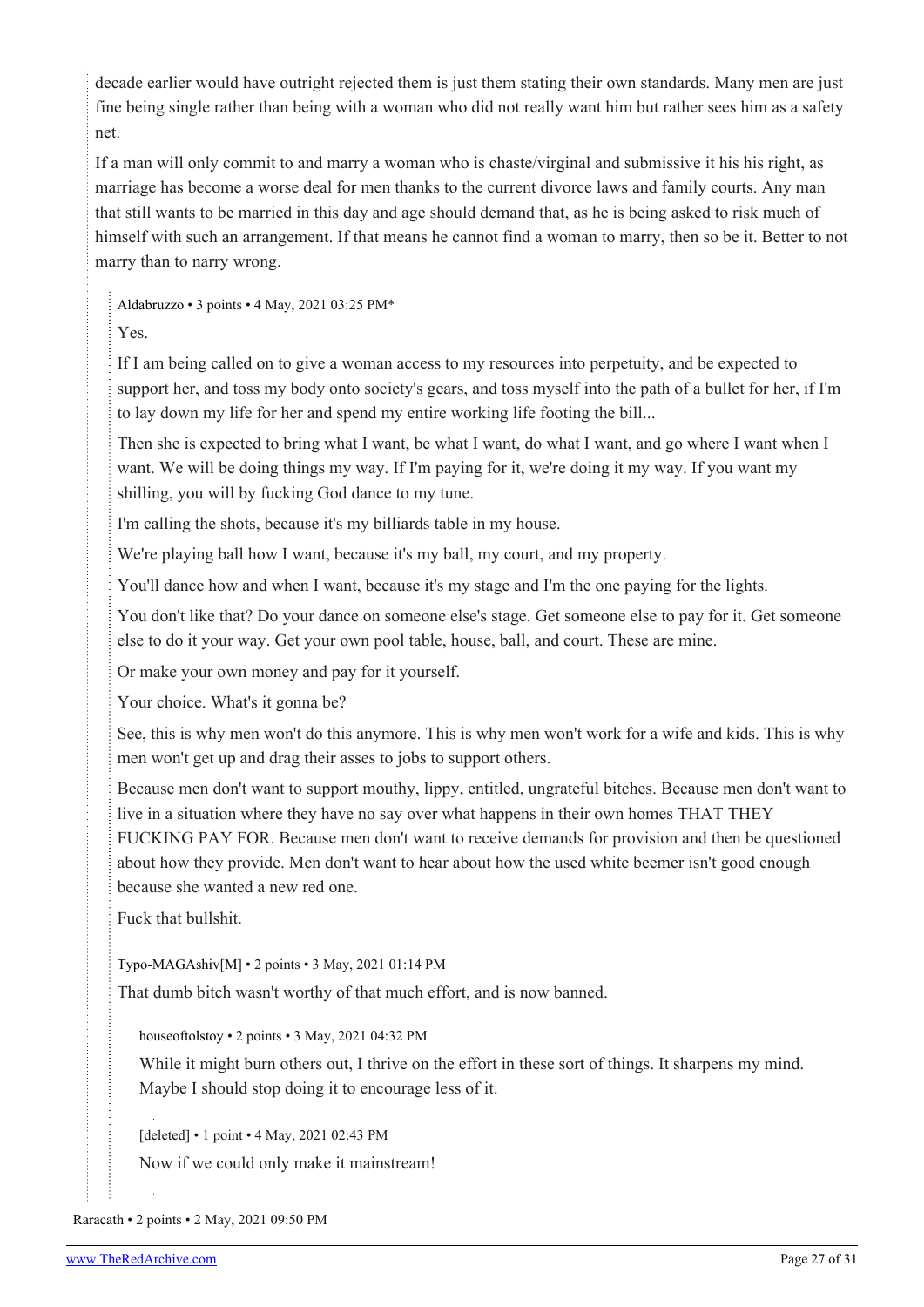this kind of shit makes me harder to date only women under 25 and non single moms.

[buttabecan](https://old.reddit.com/user/buttabecan) • 2 points • 2 May, 2021 10:04 PM Even if you kiss her, it's the flavor saver of past dicks that we're there.

[No\\_Exercise\\_8670](https://old.reddit.com/user/No_Exercise_8670) • 2 points • 2 May, 2021 10:57 PM Is it sarcasm or is it serious?!

[Trippy\\_Goose](https://old.reddit.com/user/Trippy_Goose) • 2 points • 2 May, 2021 11:32 PM

There no way in hell anyone in their right mind would right this, thinking any of that paints a burnt fucking hasbeen in a positive light. This has to be a joke in poor taste. Maybe it's my naivety still, but I refuse to belive someone is that fucking dense.

[Radamus1976](https://old.reddit.com/user/Radamus1976) • 2 points • 2 May, 2021 11:42 PM Imagine the type of women that believe this stuff.

[PirateDocBrown](https://old.reddit.com/user/PirateDocBrown) • 2 points • 3 May, 2021 12:53 AM

She's not yet 30? Sounds great! I'm 56, and have had a vasectomy.

Oh, wait she wants some one to spawn with and then divorce rape? Yeah, that's not me.

[No\\_Valuable827](https://old.reddit.com/user/No_Valuable827) • 2 points • 4 May, 2021 03:04 PM

Nope. She still doesn't want a good guy. Now she wants to hook a high value male. Her tastes have matured. She wants to be pampered, dotted upon, and spoiled with expensive gifts, money, and trips. She believes she is a luxury item. She has seen the world and now she needs nice things. She isn't settling for you. She knows her worth.

[Zerochances121](https://old.reddit.com/user/Zerochances121) • 2 points • 6 May, 2021 07:09 PM

"The stress from her job has consumed her."

Us guys get stressed even when we don't have good jobs because of... "expectations". We don't get a choice.

"Now she requires several high effort dates and impeccable charisma and commitment..."

With guys they barely know, right? Because it's all part of the mystery? It would help women if women would at least communicate what they'd like but they don't even do that too sometimes. I hate this post. Us guys are stable because we put the effort into it and had to work so hard to achieve it. From the very beginning too.

I'm not expecting perfection... but accountability. Make an effort to meet guys halfway than indulge in their hobbies while complaining no guy wants to approach them.

[mustangfrank](https://old.reddit.com/user/mustangfrank) • 2 points • 6 May, 2021 08:31 PM Who writes this shit?

#### [its\\_radical96](https://old.reddit.com/user/its_radical96) • 2 points • 6 May, 2021 09:17 PM

Bruh when I saw the headline I literally assumed this was going to be an article about why you shouldn't entertain women now, because they never would've given you a chance in the past. Not the opposite. Lmao. Some people are truly delusional about this stuff.

[meerita](https://old.reddit.com/user/meerita) • 1 point • 2 May, 2021 12:37 PM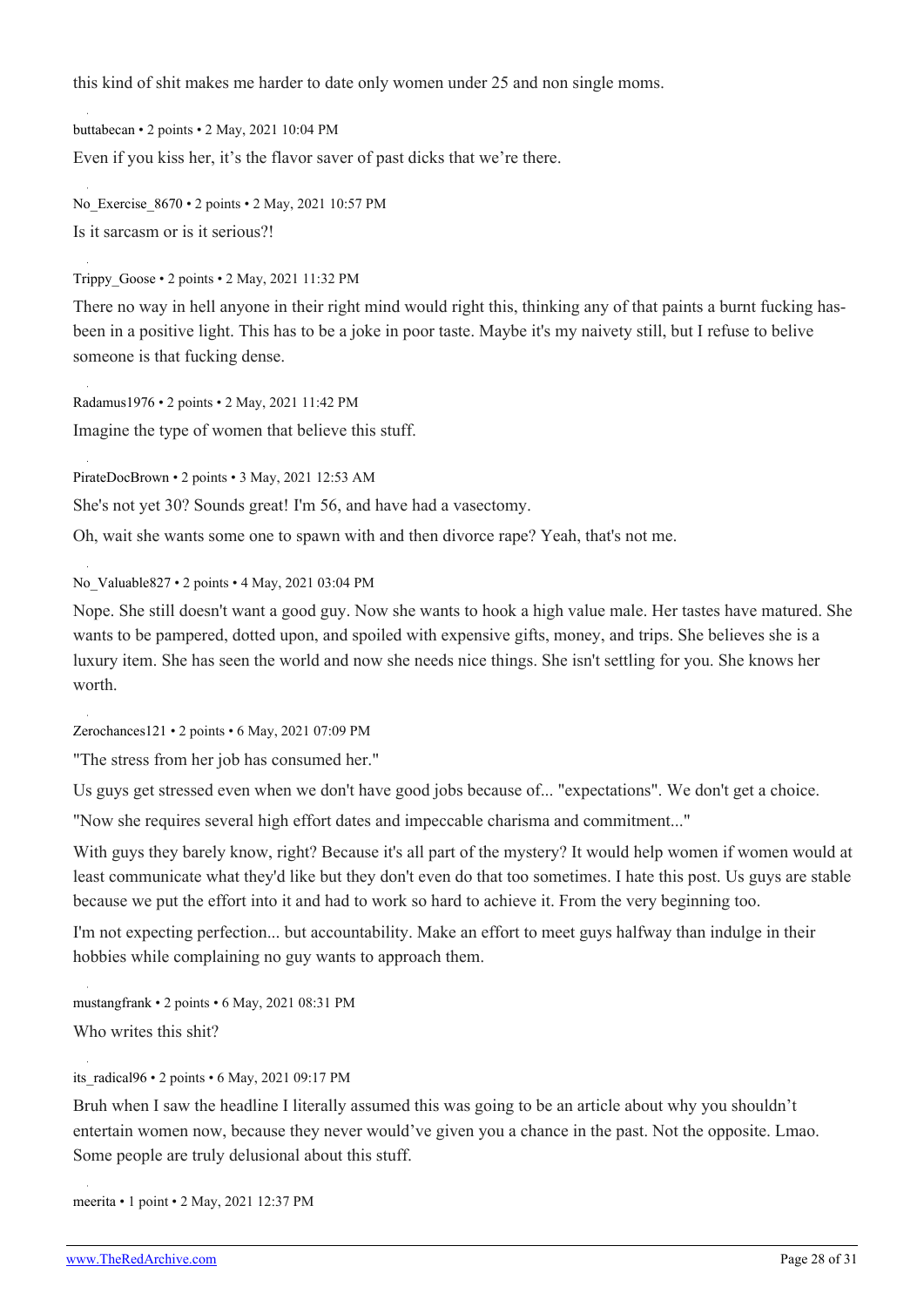That was a non red pilled post. Totally blue prism and very gynocentric.

[SsoulBlade](https://old.reddit.com/user/SsoulBlade) • 1 point • 2 May, 2021 01:08 PM

You can actually reverse all those words and changing into an unwanted man that now got his a to together, good job, income, etc... That has now been able to become the very man she dated when young to many 20 year olds.

What comes around goes around...

```
AncientMGTOWWISDOM • 1 point • 2 May, 2021 03:39 PM
wait, is this real?
```
[loneliness-inc\[](https://old.reddit.com/user/loneliness-inc)[M\]](https://theredarchive.com/r/WhereAreAllTheGoodMen/about/moderators) • 3 points • 2 May, 2021 05:45 PM

Nothing is real on the internet.

Everything on the internet is fake.

[etherith](https://old.reddit.com/user/etherith) • 1 point • 2 May, 2021 04:50 PM

#### yikes

[loneliness-inc](https://old.reddit.com/user/loneliness-inc) • 1 point • 2 May, 2021 05:44 PM Please elaborate.

[etherith](https://old.reddit.com/user/etherith) • 1 point • 2 May, 2021 06:32 PM the fact that this person had the ''courage'' to write this

[deleted] 2 May, 2021 04:53 PM

#### [permanently deleted]

[loneliness-inc](https://old.reddit.com/user/loneliness-inc) • 1 point • 2 May, 2021 05:44 PM What's the matter?

[IncoherentNonsense](https://old.reddit.com/user/IncoherentNonsense) • 1 point • 2 May, 2021 05:45 PM

It's not a question of "She wouldn't have been interested in me when she was 20"

It's I'm just not fucking interested in her when she's 30... Duuuuh.

[Av8ist](https://old.reddit.com/user/Av8ist) • 1 point • 2 May, 2021 05:53 PM <u>OOOOOOOOOO</u>

[NeverNeverLandIsNow](https://old.reddit.com/user/NeverNeverLandIsNow) • 1 point • 2 May, 2021 08:34 PM OR we could keep going our way and she can get some cats.

[ronaldlrf](https://old.reddit.com/user/ronaldlrf) • 1 point • 2 May, 2021 08:57 PM

Lemme guess its written by a coping simp

[vhiran](https://old.reddit.com/user/vhiran) • 1 point • 2 May, 2021 10:11 PM

No thx roasties i will just date younger women :)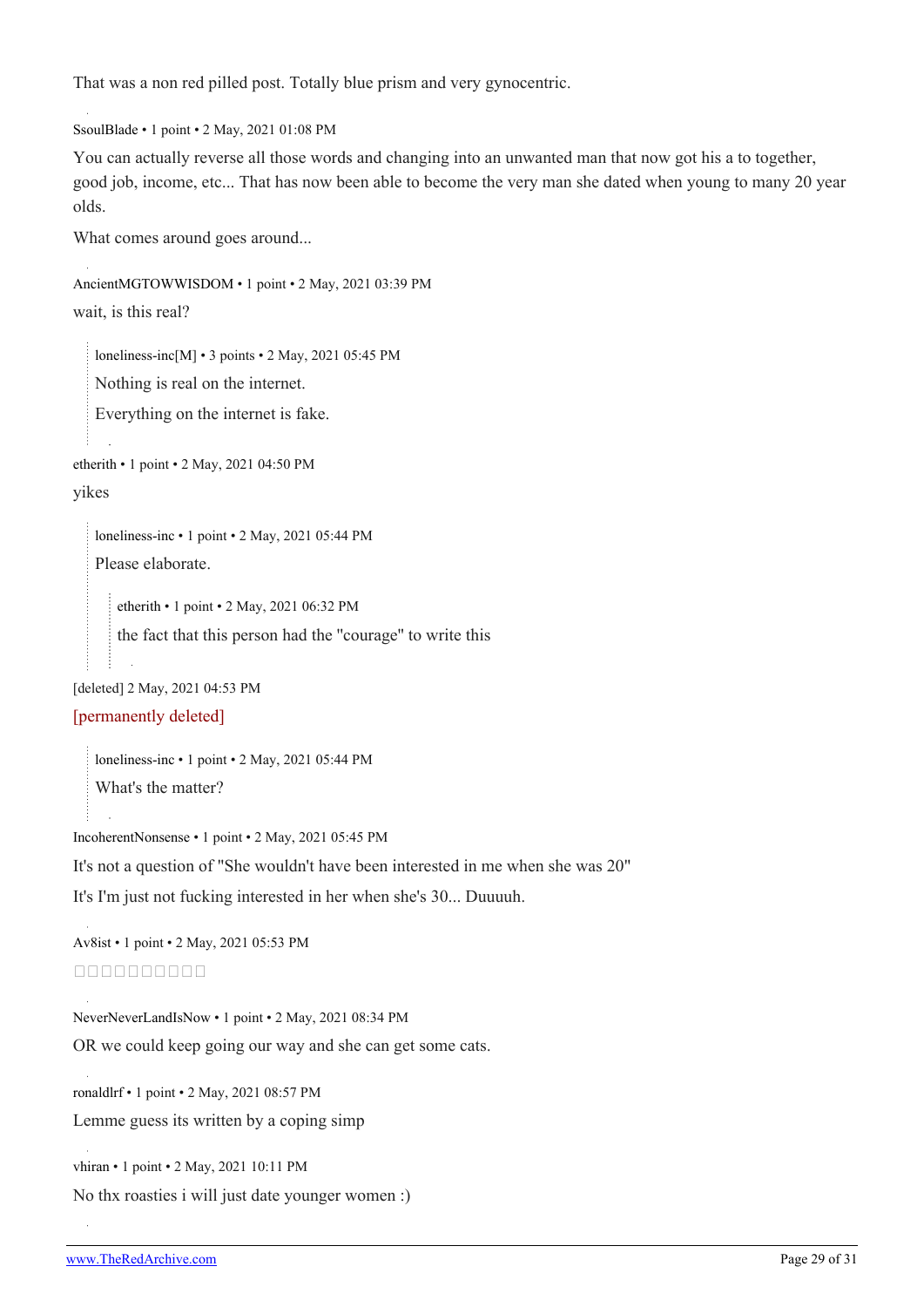[TheChocolateBarsGuy](https://old.reddit.com/user/TheChocolateBarsGuy) • 1 point • 3 May, 2021 06:56 AM

Link to the post ?

[ImmortalEdge](https://old.reddit.com/user/ImmortalEdge) • 1 point • 3 May, 2021 07:22 AM Lol, who wants an old beat up car when you can easily go get a new model

[deleted] • 1 point • 4 May, 2021 01:36 PM

And when you kiss her try not to think about the triple-figure numbers of infected dicks which have been inside that mouth.

[yomo86](https://old.reddit.com/user/yomo86) • 1 point • 4 May, 2021 08:09 PM

She makes a case like a car salesman in regards to the advantages of hookers.

[FourFsOfLife](https://old.reddit.com/user/FourFsOfLife) • 1 point • 5 May, 2021 03:42 AM Such self serving and obtuse *schlock* and presented from a faux moral high ground to boot

[Radiant\\_Bliss](https://old.reddit.com/user/Radiant_Bliss) • 1 point • 5 May, 2021 06:23 AM

Forgive, but *never* forget. I can't be mad at a poisonous snake for being poisonous, but I'd never try to be near one.

[waveformcollapse](https://old.reddit.com/user/waveformcollapse) • 1 point • 7 May, 2021 03:41 AM

You should post this on FemaleDatingStrategy as an undercover troll.

[fishy2525](https://old.reddit.com/user/fishy2525) • 1 point • 7 May, 2021 07:49 AM

Ahah beautiful my dude  $\Box$  Can't believe people believe this to be serious though, it's kinda dissapointing... I suppose some people aren't as well versed in sarcasm.

[Sid\\_Insidious](https://old.reddit.com/user/Sid_Insidious) • 1 point • 7 May, 2021 07:48 PM

# **Alpha Fux and Beta Bux.**

Men are wising up darlings!

[J1hadJOe](https://old.reddit.com/user/J1hadJOe) • 1 point • 12 May, 2021 07:46 AM

"Before she would sleep with a man she just met. Now, she requires several high effort dates and impeccable charisma and commitment on the guys part before any physical contact is initiated."

I died at this part. This sub just keeps on giving, you have to have very good nerves to say something like this face to face to someone without laughing.

[CharmingEnergy45](https://old.reddit.com/user/CharmingEnergy45) • 1 point • 30 July, 2021 11:39 PM Fuck you! Not interested. I'm no one's plan B.

[deleted] 2 May, 2021 04:37 PM

#### [permanently deleted]

[loneliness-inc\[](https://old.reddit.com/user/loneliness-inc)[M\]](https://theredarchive.com/r/WhereAreAllTheGoodMen/about/moderators) • 2 points • 2 May, 2021 05:52 PM

At first glance, this comment seems to be violating rule two. After a deeper look, I'll give you the benefit of